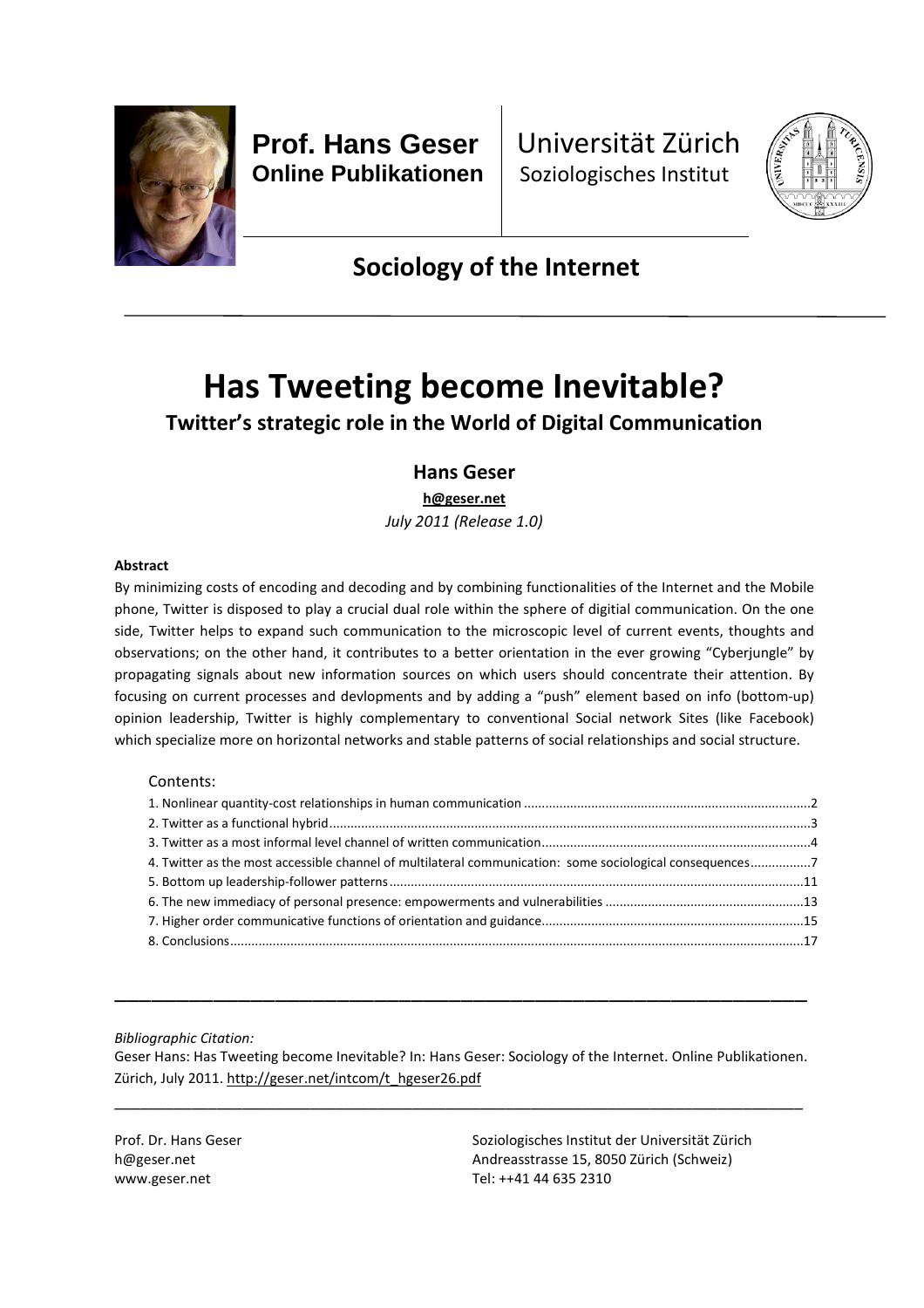#### **1. Nonlinear quantity-cost relationships in human communication**

*lambo601: RT @Lord\_Voldemort7: #Beforetwitter there were these crazy things called books. People read them for pleasure & to be educated so they didn't "talk like this."*

Acts of human communication can be classified according to the amount of information that is transmitted.

The lowest extremes are represented by very simple nonverbal gestures. In an exchange of gazes, for instance, partners can not only send out as well as receive the message without any skills and efforts within fragments of a second, but also verify immediately that the message has arrived and that a successful reciprocal contact has occurred (Simmel 1908:467; Goffman 1963).

At the other end of the scale, we find authors of large tomes that take several lonely, laborious years to be written and much time and mental concentration to be read – and even more time and effort to write replicas and reviews and to feed back to the author whether and in what parts his encompassing writings have been received.

Generally, there are good reasons to argue that the costs of communication rises disproportionately (even exponentially) with the quantity of information conveyed. Compared with a message of 200 words, a text consisting of 400 words does not only increase the work load of its author (e. g. for structuring and synthesizing his thoughts), but also the effort needed for any recipient to read it and to relate it to all other knowledge they already have. In addition, there is a steep loss in predictability because the more complex a message, the more uncertainty about who will read it at what time and in under which contextual conditions, which components of it will be absorbed or simply ignored, and what kind of replies it will eventually evoke.

As a consequence, higher message complexity will cause interactivity to be thinned out and to slow down – or even to be replaced by the dire monological fate of a book author who –like Georg Simmel - has to be dead for decades before his opus magnum ("Die Philosophie des Geldes") is adequately absorbed.

Given these nonlinear relationships, it has to be expected that in many cases, low bandwidth communication will be preferred over richer channels because the reductions in cost and the gains in interactivity (as well as in certainty about reception) are judged to be more substantial and deterring than the losses in length and complexity.

In particular, such "regressions" are likely to occur when

- communication is highly urgent (e. g. in emergency situations);

- current role activities are so absorbing that only very simple messages can be emitted and absorbed;

- it is highly crucial that an sent out message is readily and adequately received;

- messages refer to highly prestructured issues that don't necessitate elaborated clarifications.

Such conditions may well explain why SMS mobile phone messages have become so popular despite the fact that costs per Byte are much higher than in any other channels of digital transmission.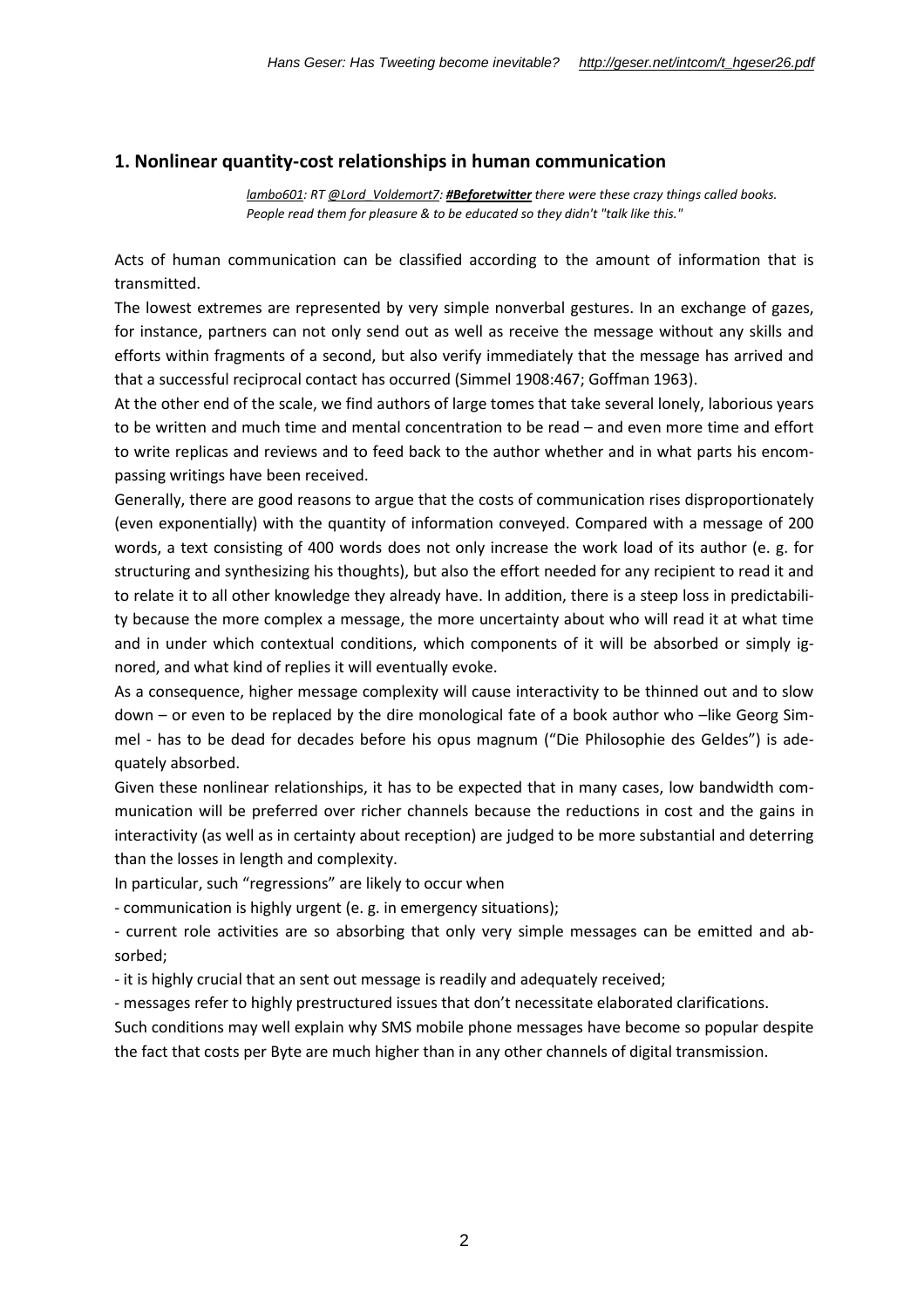### **2. Twitter as a functional hybrid**

*"You can have a protected account, or not. If not, everything is public." (Dick Costolo, CEO of Twitter)*

A fruitful approach for understanding Twitter is to see it as a hybrid that combines functionalities stemming from the two most influential developments of digital technology within the last 20 years: the Internet (and other computer networks) on the one hand and the mobile telephone on the other, These two systemic macro-innovations are highly complementary in increasing individual empowerment as well as in originating and/or supporting various kinds of social relationships and collectivities irrespective of spatial locations, personal skills and efforts or institutional affiliation (Geser 2010).

*First of all, Twitter* amalgamates private und public communication by allowing Short Messages to be exchanged over the Net: thus *"combining the flexibility of bilateral mobile phone SMS by with the immediacy of Instant Messaging and the multilateral social networking potentialities of the WorldWideWeb." (Osborne 2008).* While all tweets are public by default, senders have any options to address them to one recipient as well as to a specified list of receivers. In "Settings Account" users can chose to "protect" updates, which means that anybody can see my messages ("Tweets) only with their personal approval.

*Secondly,* Twitter bridges the two technologies spheres because communicators can easily use stationary computers well as mobile devices. Given the small size of the messages, they need low bandwidth and can easily be sent from anywhere and received at any place and by any channel of communication: Phone, Email, IM, RSS or the Web.

*"Twitter is designed to be used like SMS text messages, making it one of the few online tools that's commonly and easily used on handheld devices. Some organizers have taken advantage of this fact to use Twitter to help communicate with and ultimately rally communities in which cell phones are more common than access to the traditional internet. Others have used the Twitter/phone connection for on-the-spot coverage of rallies, protests and other events, particularly as a means to distribute photos and videos shot with their phones." (Delany 2011).*

According to Twitter CEO Dick Costolo, 40% of all Twitter posts have originated from a mobile platform in 2010 (while that percentage was just 25% one year before).<sup>1</sup> This shift to mobile devices my be the reason why the average monthly frequency of Twitter visits (by U.S. users) is on the rise, while the average duration of each visits seems become shorter (Perez 2011).

*Thirdly,* Twitter has established itself at the crossroads between communication and information. While being widely used as a discussion forum and an instant messaging system, it also functions as a bulletin board for propagating information about job openings (Dortsch 2011), new blog entries, innovative commercial products, recently released websites or shortly scheduled events.

*Finally,* Twitter can be conceptualized as a "directed social network" (Brzozowski/Romero 2011; Kivran-Swaine/Govindan/Naaman 2011) that combines the reciprocal (many-to-many) capacities of conventional social media sites with asymmetric (one-to-many) features better known from the

 $<sup>1</sup>$  In: Coppinger, Rob, Febr. 15 2011.</sup>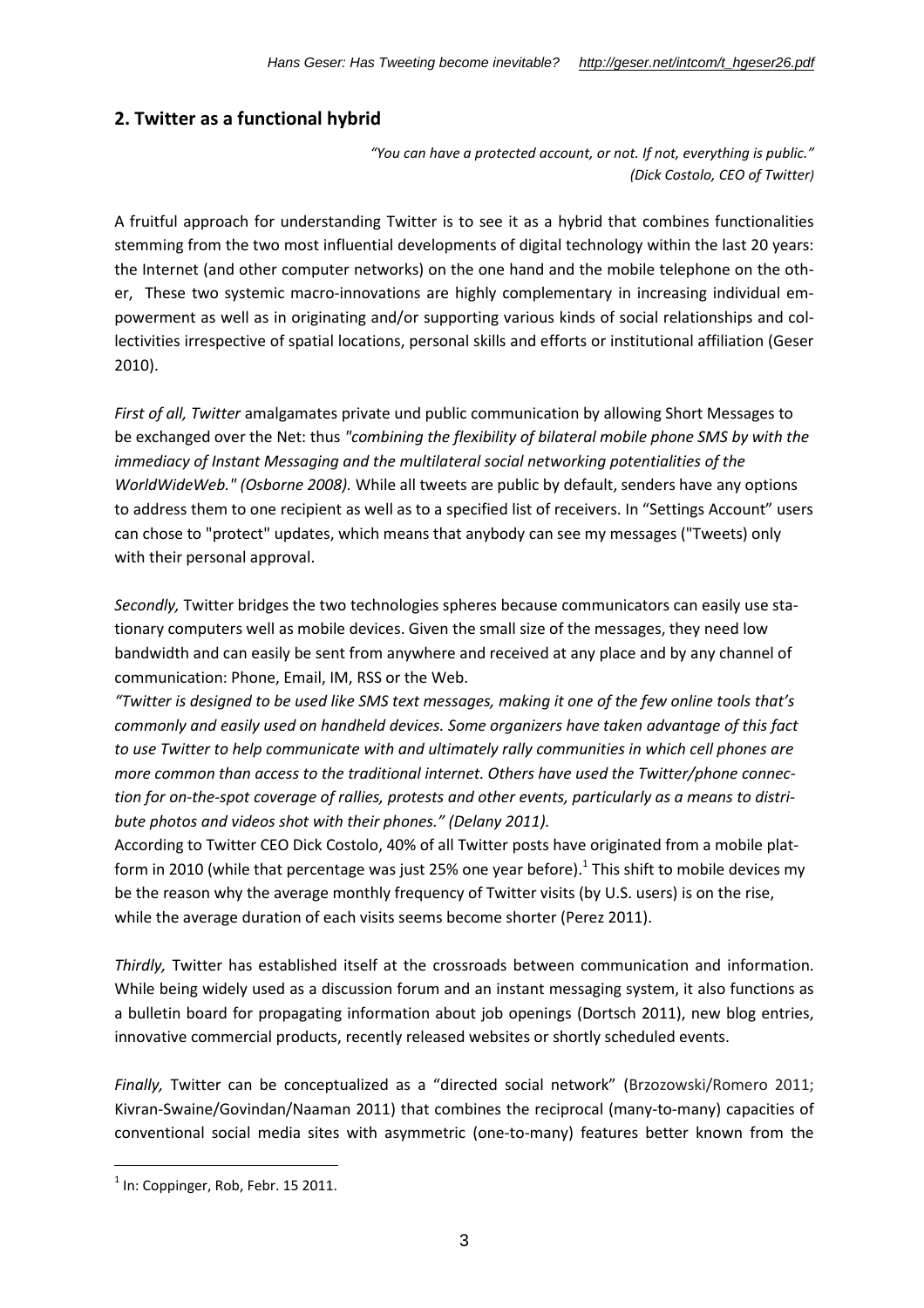conventional sphere of mass media. This is manifested in the highly skewed frequency distributions of followers: about 35% having 10 or less people following, while 0.2% possess more than 2500 (HubSpot 2008: 6).

*"in some sense Twitter lacks the reciprocal nature of a true social network — plenty of feeds have thousands of followers but follow far fewer people in return themselves (do you think that Ashton Kutcher really pays attention to what you say?). (Delany 2011).*

Originating in March 2006, Twitter has experienced spectacular growth. In Sept. 2010: 160 million registered users and 95 million tweets per day. In Jan 20 2011: Twitter has reached 200 million users and 110 million tweets per day, and it was growing at around 6.4 million new users per month. Recently, highest growth rates are found in Latin America: in Brazil as well as Venezuela, the penetration rate has reached 20% - compared with 8% in the United States. $2$ 

However, only about 22.5 percent of users are responsible for 90 percent of all tweets; 40% of them never even sent a single tweet at all, and 80% of the users tweeted fewer than ten times. In addition, the site records 190 million site visitors per month – indicating that a large volume of people are reading content on Twitter, even if they aren't participating in the conversations themselves. (360i LLC 2010: 3) While Facebook has still affinities to younger peer group cultures, Twitter has a more balanced universe of participants covering also more senior segments of the population. Thus a majority of more than 53% Twitters users (in comparison with only 37% Facebook users) have been older than 34 in 2010 (Digital Surgeons 2011).

### **3. Twitter as a most informal level channel of written communication**

*"It needs to be water. It's instantly useful. It's simple. It's always present." (Dick Costolo, CEO of Twitter )*

Until a few years ago, the system of human communication was rather neatly segmented in a sphere or writing where relatively complex communication units (like books and articles) were processed, and a sphere of oral communication that provided opportunity for low-complexity verbal exchanges (as well as for nonverbal, gestural articulations). (Even an exchange of mailed letters was a cumbersome endeavor insofar as there was a normative pressure to observe ritualistic formats, to choose careful language and to strictly avoid any orthographic or grammatical errors.)

Today, the digital media have expanded the sphere of writing to more informal and less complex levels (e.g. in the case of Email and Short Text Messages): bridging the hitherto large gap between written and oral sphere. The expansion of the sphere of written culture to more elementary levels has opened the gate for the working of a kid of "Gresham's law of communication modes:" the tendency of more complex patterns of writing to be crowded out by more simple varieties: exemplified by the offline press where many recipients have turned from elaborated conventional newspapers columns to the text snippets as they are propagated by freesheets and tabloid papers.

<sup>&</sup>lt;sup>2</sup> http://liesdamnedliesstatistics.com/2011/04/is-twitters-real-user-base-around-20-million.html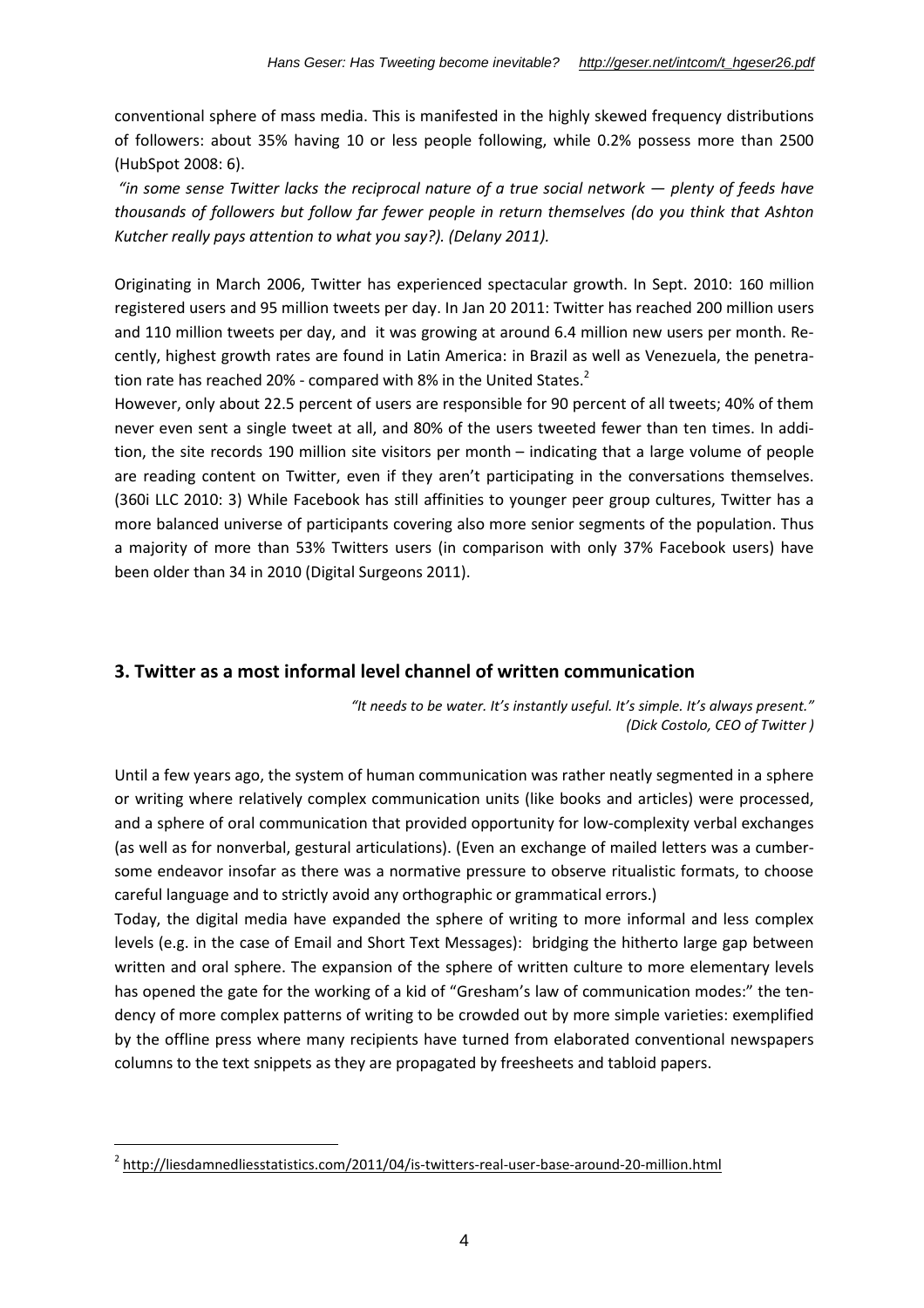While the initial Web 1.0 has mainly provided an additional outlet channel for conventional text documents (whose "monological" nature is highlighted by the PDF-Format that is intrinsically inimical to any modifications or feedback), the Web 2.0 offers a wide variety of middle-to low-complexity modes of writing much more designed to facilitate and catalyze interpersonal communication: e.g. discussion fora, Wikis, Blogs and personalized Social Media pages.

Among all these applications and platforms, Twitter represents the most extreme case of a smallestbandwidth facility limiting the uppermost size of communication units to 140 digits. $3$ 

Such restrictions contrast sharply with the polyvalence and flexibility of conventional Social Media Sites like Facebook where much longer texts as well as media of all other sorts (pictures, videos, audio-files etc.) can be posted. It is exactly this brutal reduction of complexity that facilitates its usage: by minimizing the efforts necessary for emission and reception, and by maximizing the certainty that (and how) messages will arrive.

Given these harsh technical constraints, Twitter is more about forwarding simple information snippets and communicating simple, highly focused ideas, perceptions and reflections than about cultivating complex social relationships and interactions that afford ongoing elaborated exchanges.

*"….at least for a guy like me who is less driven by relationships and more driven by ideas---Twitter is a place that requires less commitment. I don't have to worry about whether I respond to every message that is shared with me. That's not an expectation in Twitter----which means I can follow more people without investing more time in maintaining or monitoring relationships with everyone who I am following or who is following me."<sup>4</sup>*

In the longer run, Facebook may well be too cumbersome for most users who are not willing to spend much of their time on daily online activities: because much effort is needed to keep the personal website updated and for remaining informed about changes in the websites of friends.

*"Twitter….will be preferred because it is so flexible and time-saving: involving no social norms that specific (e. g. daily or at least weekly) updates have to be posted, and absorbing very little time for sending out as well as for reading incoming tweets. You can get the general picture of what everyone is doing without getting stuck in the 2 hours time warp that you can't avoid once you sign onto Facebook. On that same note, when it comes to saving time, Twitter is like the Target of the internet - one stop and you're all set! You can check up on your favorite celebrities, on politics, on your friends, on your favorite bands. All you need is 20 minutes a day and you can call yourself a well-rounded individual." (Chan 2011).*

 $^3$  Originally, the founders decided to reduce the standard SMS format of 160 bytes to 140 digits because they hoped that the remaining 20 bytes could be used for advertizing purposes. In China, Korea and Japan, this limitation is far less restrictive than in Western countries because each digit can be used for transmitting a whole word, syllable or "logogram". As a consequence, Twitter is used for more elaborate communications: e. g. in the case of the Japan earthqake/Tsunami in March 2011, where atomic scientists like ryugo hayano maintained a twitter account that had many ten thousend followers (http://twitter.com/#!/hayano).

<sup>&</sup>lt;sup>4</sup> Entry posted by Nancy Flanagan in "Teachers Leaders Network: The tempered radical. February 24, 2011 http://teacherleaders.typepad.com/the\_tempered\_radical/2011/02/twitter-can-save-you-time.html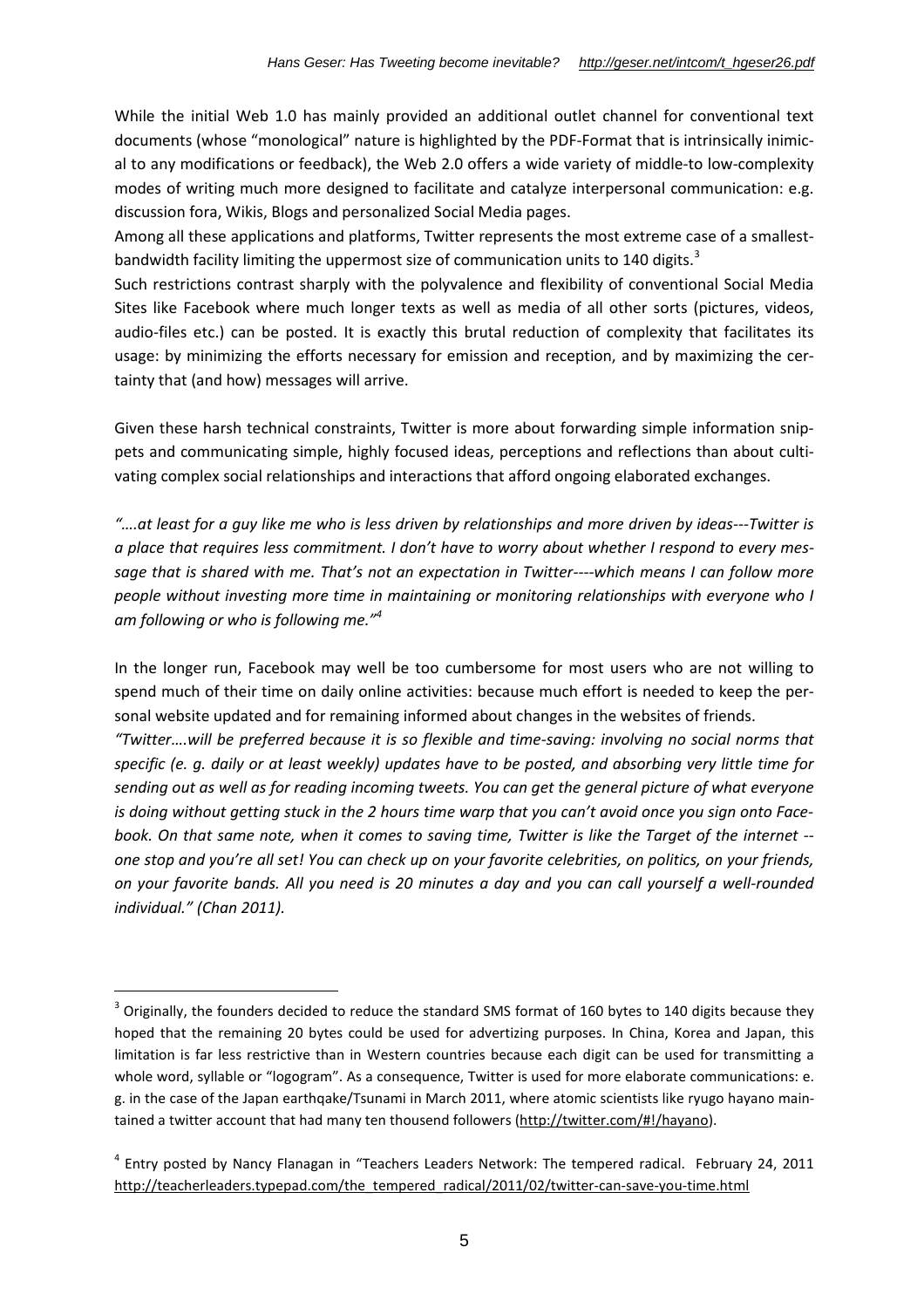As a result, users are usually less worried about losing "unproductive" hours on Twitter, as they often are when using popular sites like Facebook (ExactTarget 2010: 6).

Like no other digital application, Twitter provides individuals with the capacity to make their most private individual thoughts public in Real Time: thus synchronizing their public communications with their current situational circumstances, instant sensory perceptions and innermost psychological conditions.

*"People use the microblogging platform to lifecast their daily activities – often relaying their ephemeral thoughts as a stream of consciousness while at home, at work or on the go via mobile devices. An overwhelming 94% of tweets analyzed were personal in nature (e.g. what someone did, what they are doing, a conversation with a friend) while only 2% were professional/self-promotional (e.g. sharing industry news, providing updates about one's career from a personal account or promoting a business), despite some claims to the contrary." (i360 LLC 2010: 6).*

At least one empirical study supports the introductory hypothesis that as a result of its simplicity, Twitter tends to crowd out more sophisticated modes of verbal expression (especially blogging) at least within younger generations.

*"Blogs were once the outlet of choice for people who wanted to express themselves online. But with the rise of sites like Facebook and Twitter, they are losing their allure for many people — particularly the younger generation. The Internet and American Life Project at the Pew Research Center found that from 2006 to 2009, blogging among children ages 12 to 17 fell by half; now 14 percent of children those ages who use the Internet have blogs. Among 18-to-33-year-olds, the project said in a report last year, blogging dropped two percentage points in 2010 from two years earlier. Former bloggers said they were too busy to write lengthy posts and were uninspired by a lack of readers. Others said they had no interest in creating a blog because social networking did a good enough job keeping them in touch with friends and family." (Kopytoff 2011).*

In the past, local and regional dialects were very much restricted to oral communication, because writing was subject to high formalization and conventionalization (even in private mailed letters). Recently, Email, SMS and Twitter have given rise to a much more informal level of writing in which many people participate who never write letters, and even less anything destined for public communication.

As these media allow more spontaneous expressions in accordance with idiosyncratic and local variations of spelling, pronunciation, lexical habits and morphosyntactic features, it is highly probable that they give rise to more dialectical differentiation on the level of written language: thus "balkanizing" hitherto homogeneous, transterritorial written languages like "Standard English" or "High.German".

In fact, such developments have been observed in a recent sociolinguistic study based on 380 000 of tweets sent in the first week of March 2010 by about 9500 users (Eisenstein et. al. 2010).

*"In northern California, something that's cool is "koo" in tweets, while in southern California, it's "coo." In many cities, something is "sumthin," but tweets in New York City favor "suttin." While many of us might complain in tweets of being "very" tired, people in northern California tend to be "hella" tired, New Yorkers "deadass" tired and Angelenos are simply tired "af." (Spice 2011)*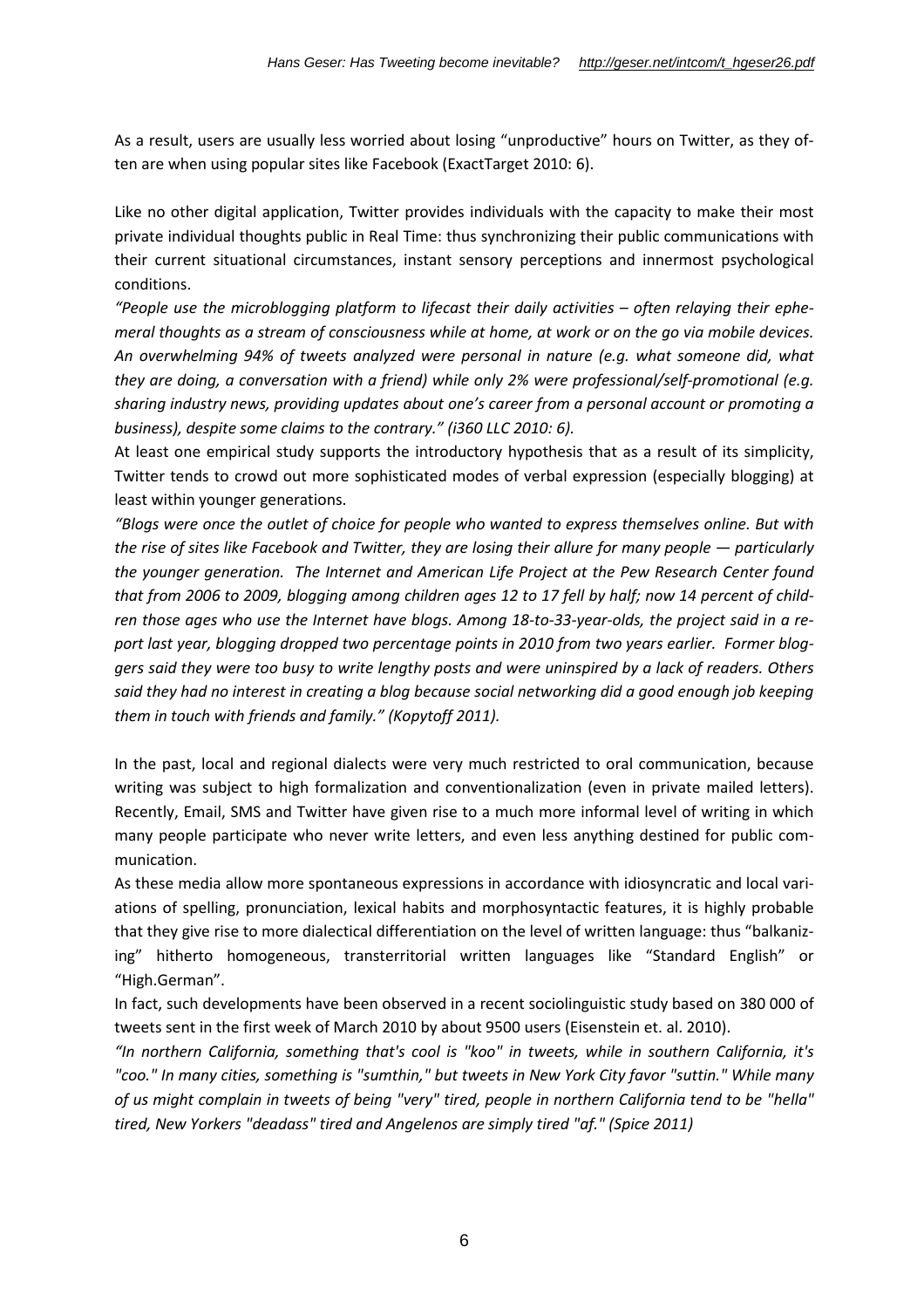Given its rigid text constraints, Twitter may in addition well catalyze the emergence of additional group specific shorthand codes being used for abbreviations.

### **4. Twitter as the most accessible channel of multilateral communication: some sociological consequences**

*"4,000 tweets per second can't be wrong" Rob Coppinger 2011*

Giving a minimal digital infrastructure and some basic skills of writing, almost anybody is physically able to "Twitter" anytime and at any places, because so many technical channels (cell phone, Email, Web etc) are alternatively available, because writing such a short text takes very little effort, and reading messages is so easy that many of them can be written (ane even more be absorbed) within very short time. Communicative efforts are additionally minimized because exchanges occur in a completely de-ritualized manner: without formal greetings and polite gestures demanded in face-toface encounters (Goffman 1971: 79). As Twitter does away with all such ritualistic overhead, messages are reduced to their "real content", without any introductions and conclusions (Geser 2010). *"The point is you get quick updates. There are never more than two or three lines on my screen, so I can look at 10 or 20 updates at once. That's the novelty of it, that it's quick and easy." (informant in Stamatiou et. al. 2008: 6).*

Finally, participation is fundamentally facilitated by the fact that in contrast to Facebook and other Social Network Sites, there is no need to construct a personal identity, but just to describe one's current activities or thought.

*"Twitter is the first people's broadcast medium. You can do it now, it can go everywhere, and you don't have to sit with it. The best thing about Twitter is that it is not sticky the way things like Facebook are. I can throw out tweets without having to field a zillion emails or nurse some profile or deal with anything else. I can fling and not receive." (Douglas Rushkoff (media theorist) in Rushe 2011).*

In contrast to the phone and also to bilateral Email or Instant Messaging, Twitter messages intrude much less into the life of receiving individuals because they can easily be ignored and remain unanswered. The reason is that they are directed to many recipients: so that it is sufficient when few of them send an answer. (Osborne 2008).

*"Twitter, unlike, say IM or Facebook, doesn't let my friends know if I'm logged in or not. So there's no expectation that I'll respond to @ messages or DMs instantly. This is a real joy, because it lets me use Twitter at my own convenience without the pressure of feeling like I'm insulting someone because I haven't responded to their message. It also keeps the feeling going that Twitter is like an ongoing cocktail party or water cooler conversation that I can wander in and out of at will." (Wolk 2008).*

Given these potentials of spontaneity, it is not surprising that there is a strong preference for original content: e. g,. for "authentic" personal expressions – even in cases of highest celebrities who use to mediate all other information about themselves by PR managers, lawyers, spin doctors and the like.

*"Tweets are original: 85% represent original content rather than re-tweets (re-broadcasted tweets from other users) and 28% of all tweets contain a link. Consumers are much more likely to pass along*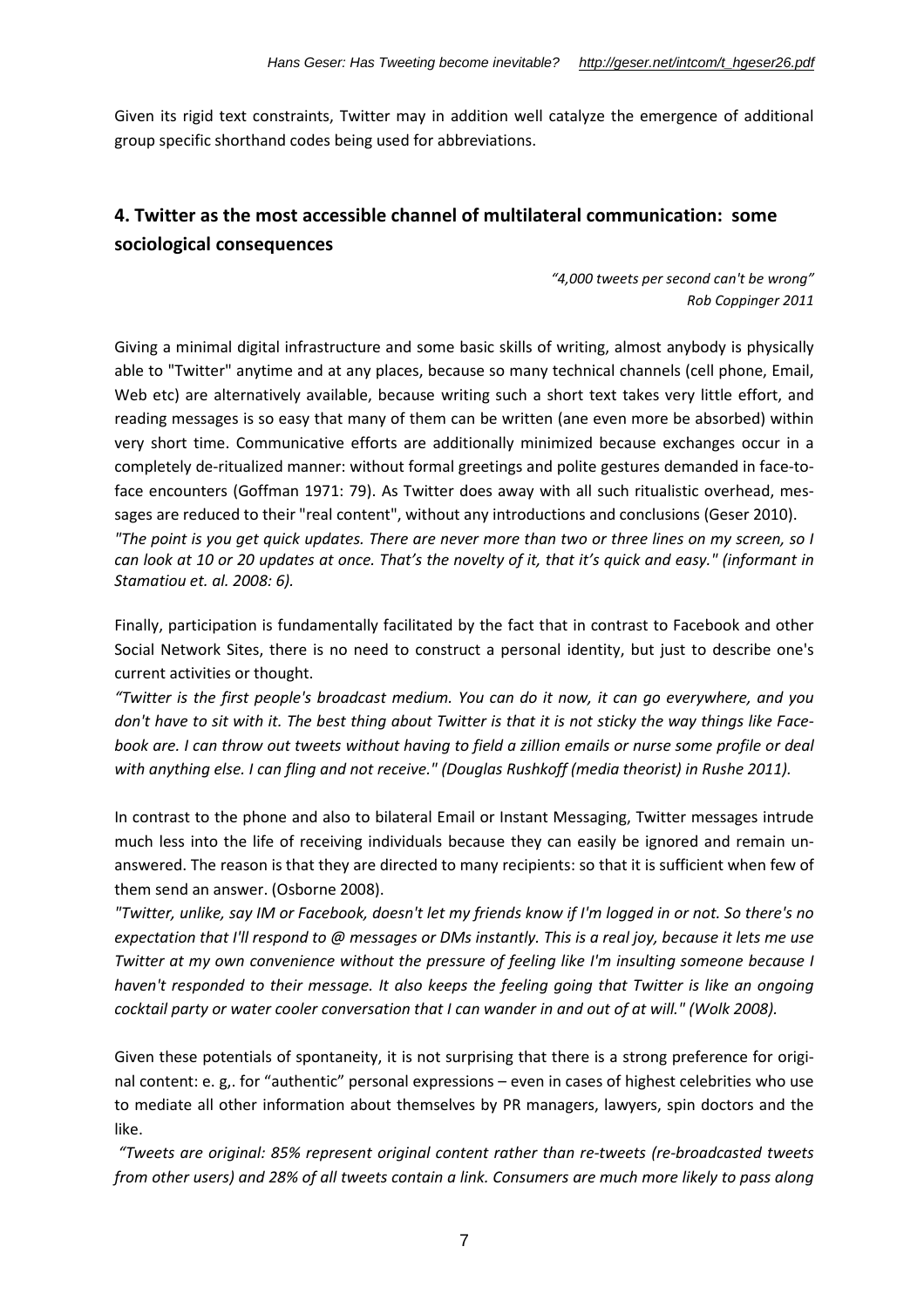*a link with their own commentary than to simply share it via a re-tweet. This underscores that Twitter, for the most part, is a tool consumers use to express themselves – rather than a means to simply pass on information that they have heard somewhere else." (360i LLC 2010: 9*

This same spontaneity is most clearly seen in cases of sudden catastrophic events when Twitter messages emitted by victims are the first public information available that (and where) it has occurred. Thus, news about the earthquake in China (in Spring 2008) has spread on Twitter before it became known to the US Geological Service<sup>5</sup>; and the Mumbai terrorist attacks (in Nov 2008) as well as the airplane plunge into the Hudson River (Jan. 2009) were first publicized by victims and bystanders emitting Tweets, not by any conventional media reporting (Arthur 2008; Sander 2009). All these cases illustrate the trend that traditional formalized institutions and professional specialists (like reporters) lose their control over "breaking news" because they are outpaced by lay persons disposed to report with least delay and most authenticity: e. g. victims or accidental bystanders.

Whenever an event occurs which affects many people in different places simultaneously, Twitter is a means for gathering basic information and reaction from very different sources in very short time. Conventional "top down" information generated by professional journalists is outperformed by "bottom up" communications stemming from individuals who make their own observations and thoughts and who are personally affected and involved.

Thus, Twitter has the capacity to be the most primary source of unrefined and unedited news: focusing attention on something new and providing useful starting points for further seach.

For journalists, therefore, Twitter has the capacity to become one of the very primary news sources that have to be watched permanently in order to remain in real-time contact with unfolding events. This is particularly important in cases of events that happen unpredictably and in remote places where no journalists, but only lay users are available for first-hand reporting.

Journalists reporting about ongoing events will be pressed to assume themselves a new role as "tweeters". For instance, they may earn money by people who become their "followers": paying fees for getting the reporters' short messages just at the time they are watching the unfolding event (National Press Club 2008).

Evidently, Twitter can stimulate a "molecular journalism" that doesn't manifest itself any more by well-elaborated articles syntheszing carefully the impressions and details of a past event, but by a constant flow of short-breated tweets conveying immediate observations and reflections, as well as to micro-conversations with external partners going on while the events (e. g,. court sessions) are still going on. (Rozenberg 2011).

Because of its simplicity and unobtrusiveness, the emission and reception of tweets is most compatible with almost any role activities and situational conditions: so that it can penetrate even highly formalizend and controlled institutional settings where no outbound communication has hitherto been allowed. Thus, the top judge in England and Wales ruled in December 2010 that there is no ban on observers in the courtroom using Twitter to communicate with the outside world.

*"The Lord Chief Justice decreed that requests from the media to tweet would be decided on a caseby-case basis. Judges have to consider whether the tweeting would 'interfere with the proper admin-*

<sup>5</sup> Twittering the China Earthquake.Webs@Work *May 14, 2008*

http://blogswork.wordpress.com/2008/05/14/twittering-about-the-china-quake/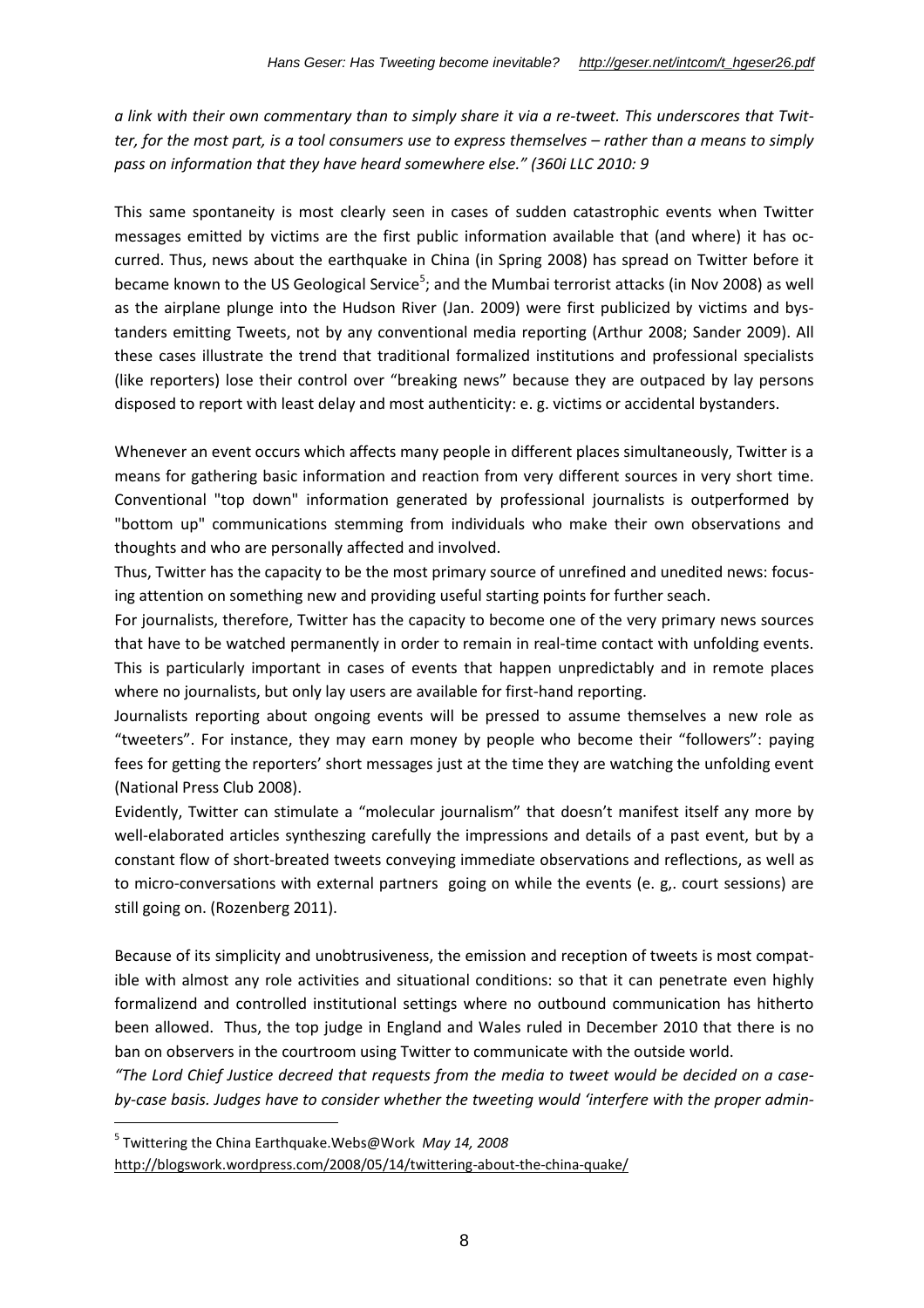*istration of justice,' he said. But the Lord Chief Justice noted that Twitter could 'enable the media to produce fair and accurate reports from the proceedings.' It was a somewhat surprising ruling, since smart phones and laptops have generally been prohibited for people in the audience." (Cohen 2010).*

For similar reasons, Twitter can be used by outside agencies to communicate directly with people under tight social and political control as in the case American Government "inflitrating" dissident protest groups within Iran:

*"After watching Facebook and other social media help grass-roots movements toss repressive regimes in Tunisia and Egypt, the State Department is turning to Twitter to encourage opposition groups in Iran, The State Department began tweeting messages in Farsi on Sunday on two Twitter accounts. "There is a real, vibrant and compelling conversation going on now around the globe. It is a conversation increasingly taking place on the Internet, and America wants to be a part of it," says Judith McHale, undersecretary of State for public diplomacy and public affairs. "We are keen to reach out to people where they spend their time online to listen, to present U.S. views and values…" (Strauss/Hall 2011).*

Finally, the same features makes Twitter apt to be used as a subversive "whispering channel" among highly marginalizedand repressed individuals who lack any other, more sophisticatwed channels of communication: as in the case of Saudi women who rely considerably on Twitter for articulating (for the first time) their collective dissatisfaction about the status of women in their country by posting and forwarding for instance the following tweets:

*"the role of women in Saudi Arabia is not, as was its role in the era of the companions and the Prophet."*

*"WE will make a change, and i mean by " WE" this generation"*

*"The process of the emancipation of women is essentially the process of liberation of man from the outdated concepts!"*

*"Why don't we hear the British or American governments condeming these appauling infringements of basic human rights?"*

*"At Twitter #saudiwomenrevolution has considerable following and more tweets in support and sometimes against the women's demands are added every day. It represents an important step in bringing out concerns of Saudi women out in the open and is contributing to the lively discussion on democracy and gender equality in the Arab Muslim world." (Ghimire 2011)*

On a very general level, Twitter has the potential of expanding the total range of human communication and for generating "bridging social capital" by facilitating exchanges between actors with very weak social ties.

Thus, Twitter enables TV watchers or radio listeners to change from a passive "couch potatoe" existence to a much more active co-participatory role: by feeding back their spontaneous reactions to the emission studio as well to many other (known or unknown) recipients on a Real-Time basis. *"It's definitely the case that network TV people like Twitter because it gives them feedback, like they're in the theater watching how the shows play out. "When [the TV show] Glee starts, tweets per second for Glee shoot up and stay up 100 times that level until the show ends, then they drop."<sup>6</sup>*

<sup>6</sup> Twitter CEO Dick Costolo in**:** http://www.mobilemarketingwatch.com/mobile-tweets-account-for-40-of-alltwitter-posts-12505/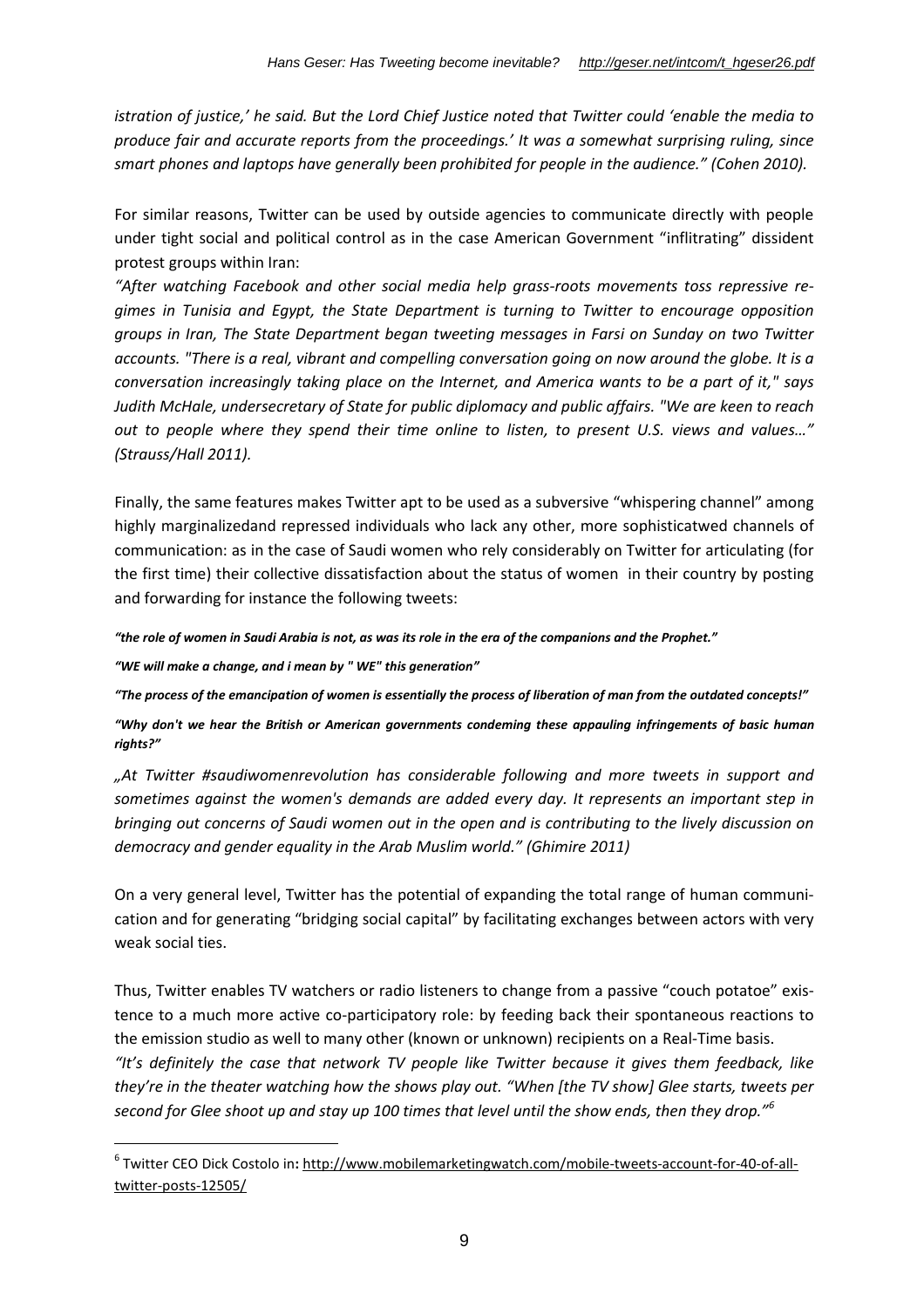Such opportunities for social exchanges may motivate TV users again to look programs in Real Time, not as delayed videorecordings.

As a consequence, Twitter catalyzes the rapid cristallization of public judgments about TV or radio broadcasts as well as about pubkic theatre or concert performances or new movies:

*"People can talk about a movie. I mean word of mouth now happens so fast and you know it can work to the advantage of a movie and it can work to the disadvantage of a movie as well,"<sup>7</sup>*

Due to such accelerated processes of public opinion formation, producers have to operate under conditions of intensified social control: because public judgments that emerge immediately after release may be fatally decisive for commercial success or failure.

*"I think people that make movies like film studios and stuff are more scared of instant technology but I see it as a push to make sure you're movie is actually good, because people are going to know instantaneously because of Twitter, so it just makes you want to make better movies,"<sup>8</sup>*

For analogous reasons, Twitter can also glue together centrifugal social aggregates as they emerge at large local gatherings (e. g. in conferences or vacation resorts).

*"How many times have you met some folks at a conference but forgot to get their number and couldn't find them later when you wanted to grab a beer? If you hooked in with them on a Twitter a single message can tap everyone you've met making it easy to find one another. Meeting up with your friends would also be easier since you could simply Twitter your location or where you are heading and all of your friends will get the message." (Olson 2007)*

Thus, Twitter may well be a substitute for highly urban environments which hitherto had the function of facilitating such interactions.

*"I love Twitter. I'm an artist, but I tremble at the thought of striking up a conversation with a stranger, even though part of the reason I moved to Portland was to take advantage of the community of artists that this city has to offer. Twitter makes it much easier to approach other artists, to express my admiration, to ask a question, or to share my excitement over a new discovery. For the first time in a long time, I feel like I'm part of a community, and the virtual community has encouraged me to get out and explore my actual community as well."<sup>9</sup>*

Finally commercial businesses see Twitter as a lowest-threshold channel for cultivating reciprocal elatonships with customers and clients. In particular, it may be efficient to motivate many customers (who would never to express themselves on any other channels like phone, FAX, Email or traditional letters) to articulate dissatisfactions about a commercial product or service instead of just turning to competitor: thus substituting "exit" by "voice"<sup>10</sup>. This has the threefold advantage that customers feel satisfied to to be heard by their firm, that firms keep their customers, and that producers get

 $^7$  Actor Kevin Spacey in: The Oscars and Social media. WABC Los Angeles Febr. 23 2011).

 $^8$  Actor Jonah Hill in The Oscars and Social media. WABC Los Angekles Febr. 23 2011).

 $^9$  Entry posted by Stephanie B. in Life after Twitter. Rainypixels. A collection of selected works by Nishant Corany. March 2 2011. http://rainypixels.com/writings/journal/life-after-twitter/

 $10$  In the sense these terms of Hirschmann 1970.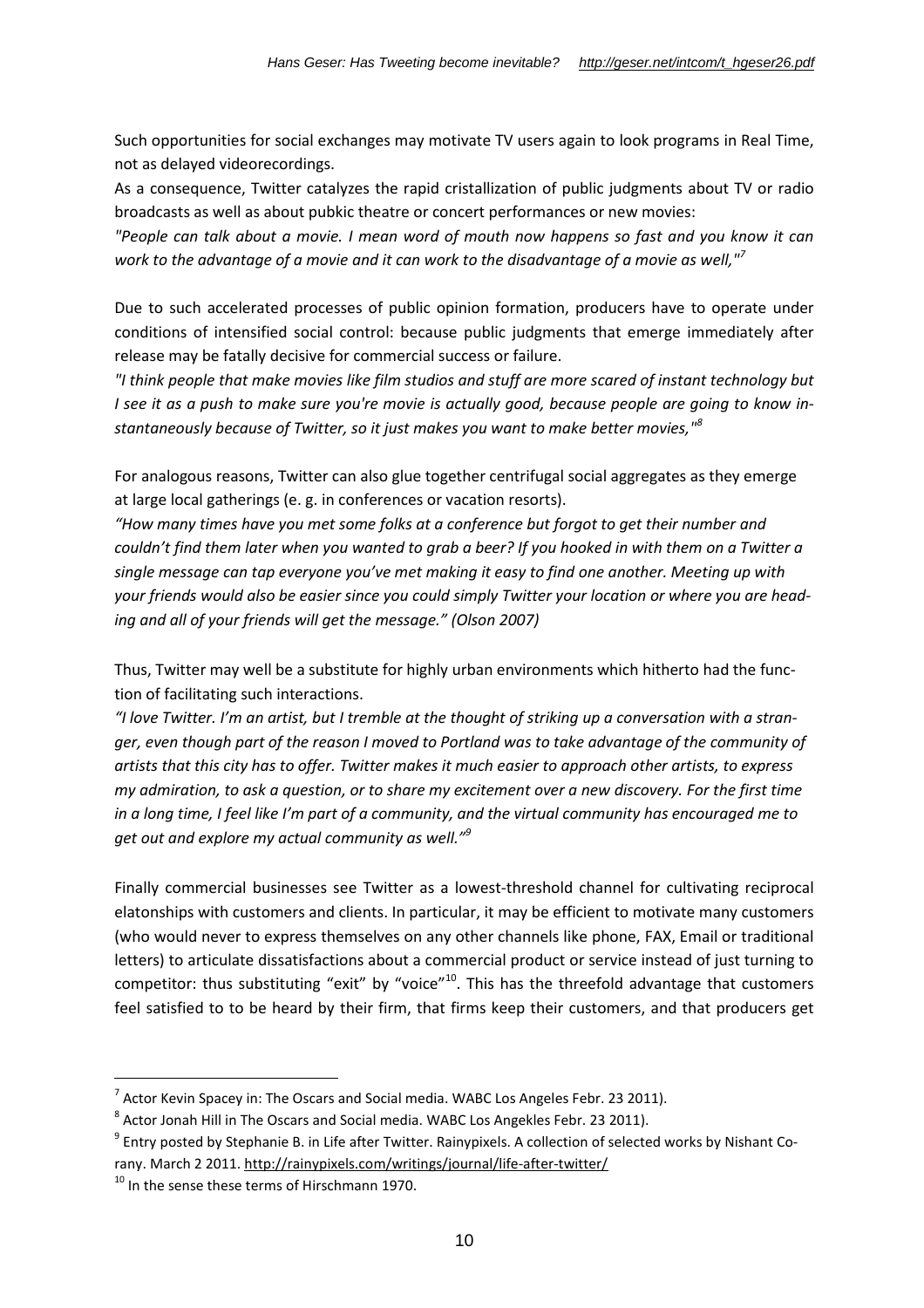valuable information about the causes of dissatifaction (instead of just losing custiomers without knowing why) (Ojeda-Zapata 2008).

Stupendous "many-to-many" potentials can be realized in larger groups and organizations where Twitter may offer the only – or at least the far most efficient way - to realize 100% reciprocal connectivity even when the number of members is rather large: in the sense that every member regularly posts messages to all the others. Thus, Twitter can help larger collectivities to function similar to much smaller groupings: by maintaining densely knit webs of mutual cognizance and interaction. Therefore, even larger groupings get the potential to schedule very short term gatherings and microevents ("tweetups"; Stamatiou et. al. 2008) and organize quick collective responses to ongoing events or developments (e. g. in the case of demonstrators who respond to police actions by immediate tactical countermoves).

While Twitter may be weak in building viable organization, it is nevertheless useful for establishing ad hoc densely knit horizontal communication networks that may catalyze widespread horizontal coordinations, and for securing that such networks achieve a high visibility in the international public sphere. Thus, There sound reasons to assume that Twitter played a role in the Iranian uprising in 2009 (as well as in the successful revolutions in Tunesia and Egypt in early 2011).

*"…while Twitter failed as an organizational tool, the Green movement remains the first major world event broadcast worldwide almost entirely via social media. Given the extent of the Iranian regime of repression, the amount of information publicized real-time through social networks allowed the international community an unprecedented peek into the turmoil afflicting Iran. For the Greens, the international reaction to the post-election violence gave the movement critical international visibility. The Green revolution was a Twitter revolution. Iran's post-election unrest was the micro-blogging service's baptism by fire as a means to observe, report, and record, real-time, the unfolding of a crisis." (Keller 2010).*

Twitter may well increase the likelihood that under any condition where many people wish to engage in a collective action, such an action is also realized: because every single user can easily become an organizer, even without any conventional skills of leadership and administration, and because so little time and effort is needed to be a "follower": i. e. a co-participant in a collective campaign.

This low need for organization and centralized leadership has been highlighted by the American "don't go" movement in Summer 2008,, when Twitter was flooded by posts from users seeking to force a vote on new oil drilling during the House's recess in August (Breslow 2008).

### **5. Bottom up leadership-follower patterns**

*wilson713: RT @Lord\_Voldemort7: #beforetwitter stalking was illegal, not encouraged.*

In contrast to the horizontal, egalitarian friendship networks that arise in Social Network Sites like MySpace, Facebook or LinkedIn, Twitter gives rise highly asymmetric leader-follower patterns (Niles 2009). Thus, much influence concentrates on the two percent "leaders" able to accumulate 1000 followers or more (Sysomos 2010).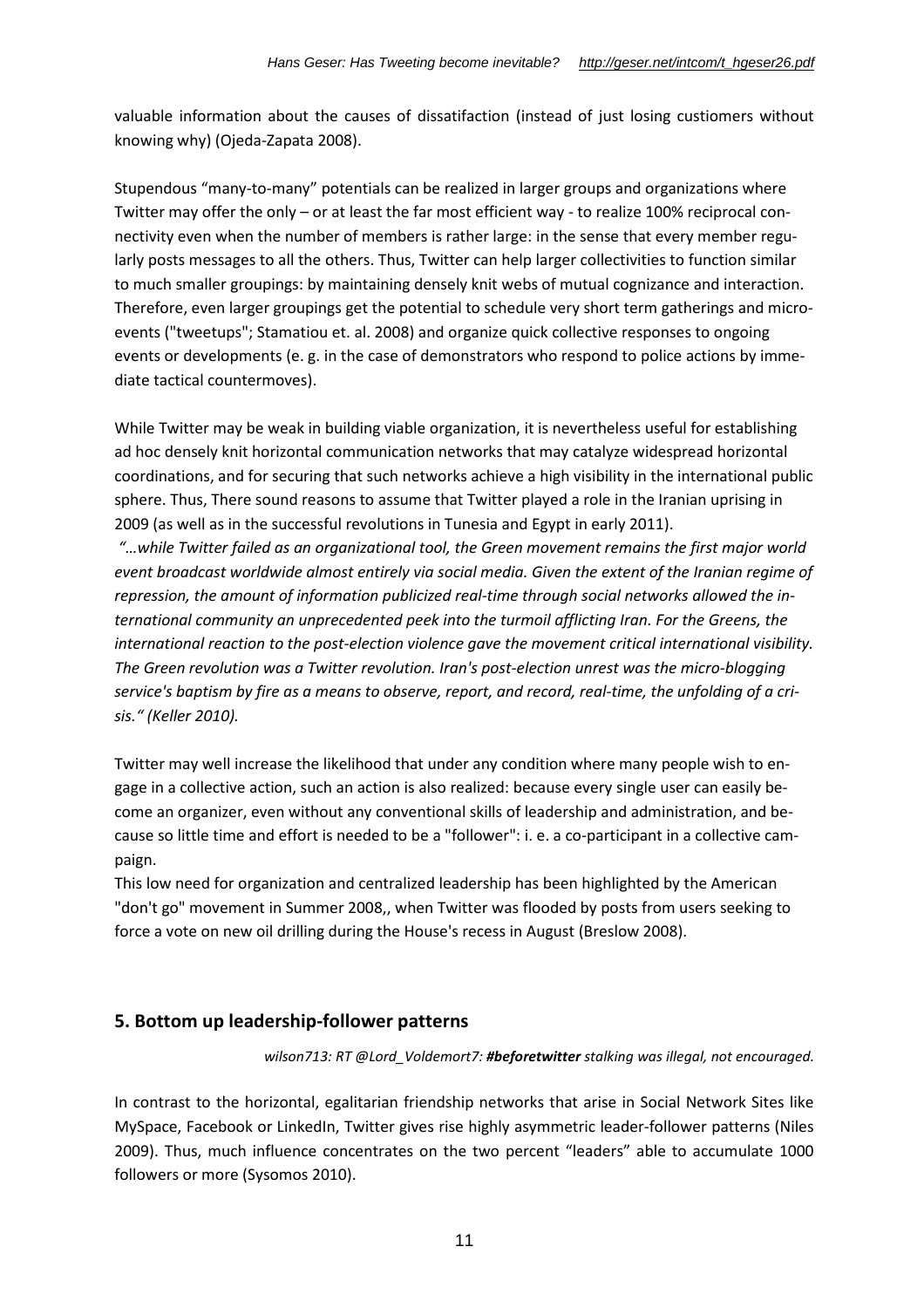By looking upwards to the same leaders, followers usually show no tendencies to form horizontal networks among themselves, because they usually have too different reasons for following and no useful information to exchange.

Given its bottom-up nature, twitter leadership patterns may well be seen as a new, particularly potent mode of "opinion leadership" as it has been discussed since Elihud Katz's seminal work in the 1950ies (Katz 1957).

*"Users choose who they follow, so there is not any kind of preferred distribution that leader could acquire. Leadership is unofficial and it comes in the form of followers. These leaders don't have any real power, just the comfort of being listened and the ability to reach a larger audience. Leadership comes in the form of credibility, not authority." (Stamantiou et. al. 2008: 15).*

Effective Twitter leadership may well be based on offline factors: e. g. on the incumbency of a high political office or on a charismatic celebrity reputation acquired in sports or entertainment.<sup>11</sup> Conforming to the classical "two-step model" (Katz 1957), Twitter leaders can potentially be "coopted" by conventional media or advertizing businesses for amplifying their conventional one-tomany communications :

*"Although celebrities make up a very small portion of the population on Twitter, their reach is far greater than that of the average consumer, making them a small but very influential audience. While the average consumer has 300 followers, a top 500 celebrity has 300,000 followers or more. This means that by activating just one celebrity on Twitter, a marketer can reach 1000x more eyeballs than he or she can with the average consumer." (i360 LLC 2009: 5).*

As followers flock around a person (or a collectivity liks a sports team), not around a specific topic, such followerships may be mobilized for various purposes: depending on the generalized charisma of the followed figures. Thus, NFL players like Troy Polamulu were able to mobilize the 106 000 followers of their club ("Steelers safety") for collecting money for support of military veterans and their families (Zlatos 2011).

As the number of followers is so visible, Twitter is disposed to give rise to a new, highly visible and objectively measurable scale of public reputation - even more than in the case of Social Network Sites where the list of "friends" does often not reflect the currently existing network of active social relations. Especially in political election campaigns, the number of followers of a candidate can easily be taken as a very visible and rather reliable indicator of his or her popularity. In the U. S. presidential election, the fact that Obama had more than 100 000 followers (and McCain less than 2000) was so thoroughly communicated in the media that it may itself have boosted Obamas popularity further.

 $11$  A vivid example of the latter case is Shaquille O'Neal ("Shaq") who contributed much to make Twitter popular during 2008: to the extent that his reduced Twitter activity in (in Dec 08/Jan 09) gave rise to concerns that Twitter's success may become endangered when stars like "Shaq" withdraw their commitment (Frommer 2009).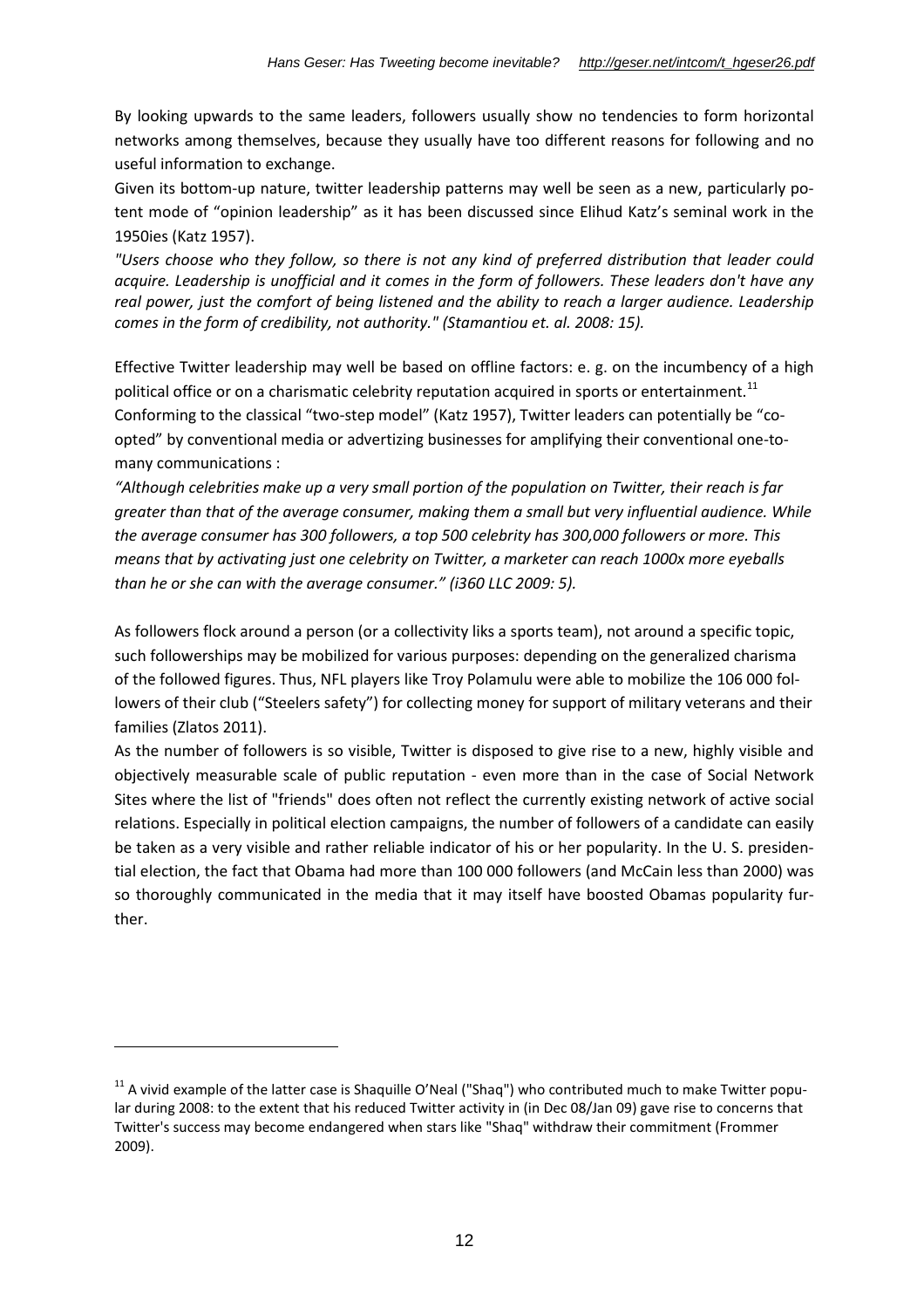### **6. The new immediacy of personal presence: empowerments and vulnerabilities**

*"It is easy to be racist or sexist or generally asinine in 140 characters. It is impossible to be sublime." (Alexandra Petri, Washington Post)*

A major consequence of the Internet is to increase the permeability between private and public spheres: by enabling users to transport private diaries, photographs, videos or sound recordings directly into a worldwide public sphere: without printing and distribution costs and by circumventing all editing and filtering by any intervening agencies or institutions (Geser 2002).

In the case of personal websites, Facebook entries or Blog contributions, however, such expressions are usually delayed and reduced by various factors: e. g. by the effort it takes to write a coherent discussion statement, by the complex self-reflections necessary for defining the personal profile, or by the mere amount of work involved in designing outlay formats, colors and graphical features.

By doing away with all such overhead activities, Twitter offers the most immediate way to transfer information from the most personal realm to the most impersonal public sphere: highly authentic information likely to mirror current inner emotions and reflections as well as external observations and experiences on a Real-Time basis.

As a consequence, personal authenticity is expected, and any form of delegation is negatively sanctioned:

*"….electoral campaigns in particular need to be careful to distinguish between a candidate or officeholder's Twitter feed and one updated by staff, since Twitter as a community tends to value authenticity. If Twitterers find out that a 'candidate's voice' is not actually his own, the campaign's credibility can take a hit." (Delany 2011).*

As a consequence, there's no other channel - online or offline—where ordinary citizens have such direct access to the world's most famous celebrities.

*"So with something like Twitter, it's phenomenally powerful to feel you're one step away from that person. But they've also got to realise that all this is open and that anyone can see anything you're saying. It's a phenomenal culture change. Suddenly one person can connect to millions of people instantly without going through an editor or a brand manager or any other mediator."( Gibson 2010).*

While conventional "stars" cultivated their charismatic reputation by restricting public appearances to rare, well-planned occasions highly controlled by themselves and their managers or PR advisors, many current celebrities - like Stephen Fry - rely on a new variety of "everyday charisma"-by letting the public participate in Real Time in their various activities and thoughts in order to provide a full dynamic picture of their private and professional life.

*"In Twitter the preening polymath found his true calling, sending out an ever changing and oddly riveting mix of self-promotion and stream of consciousness as he tweeted his every thought and photo. His thoughts on Boyzone singer Stephen Gately, a picture of a parrot, a call for charity in Sri Lanka, Stephen in a balloon hat, all mixed in with his Wildean wit: 'Streets of London fantastically full of young people. Either it's half-term or truancy in this country is running wildly out of control.' Millions came to watch, millions more joined in. You may scoff but we are all Stephen Fry now." (Rushe 2011)*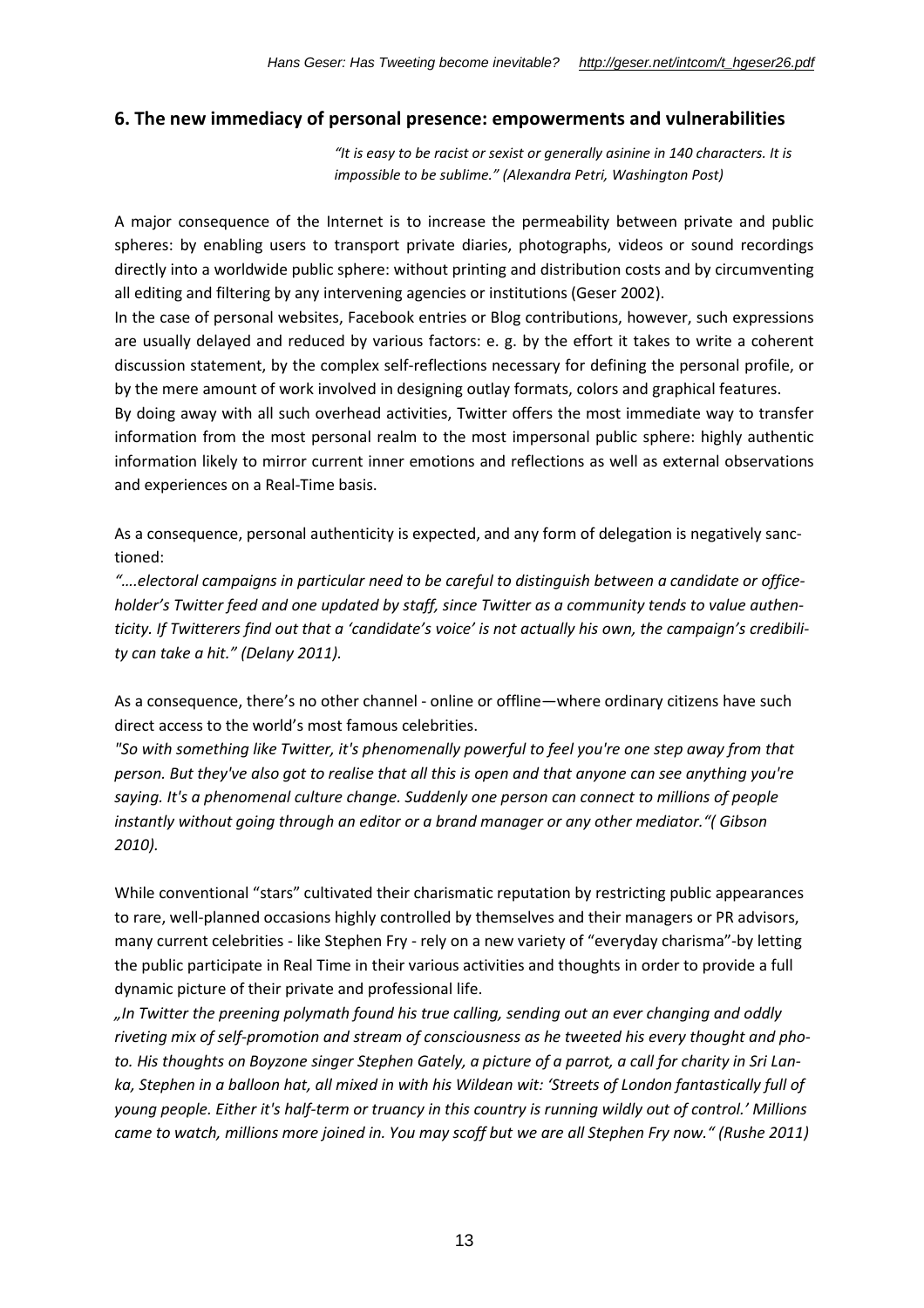By allowing to observe other human beings microscopically on the fine-grained level of their current actions and thoughts, Twitter differs extremely from Social Network Sites as well as Blogging platforms which oblige participants to define a personal profile and invite them to present themselves as particular personalities by making explicit their more generalized values and preferences, revealing their friendship network and displaying pictures or biographical accounts.

As a consequence, Twittering individuals expose themselves to all the risks associated with spontenaeous behavior shaped by current moods and situational conditions.

For instance, journalists feel invited to express subjective opinions that are not compatible with their professional dedication to norms of objectivity. As a consequence, they are no longer seen as a disciplined professional (disallowing subjective opinions), but as "live persons" who emit a constant stream of spontaneous subjective emotions, thoughts and views. Thus, Twitter contributes heavily to blurring the boundaries between diffuse personalities and specific roles.

*"The reality is that social media forces journalists to confront the fact that while many of them pretend professionally to have no opinions — outside of the op-ed pages — reporters and editors have plenty of their own views on the issues they cover, and those views can color the journalism they produce. In the interests of full disclosure, I agree with TechCrunch editor Michael Arrington, who argues that allowing journalists to express their opinions is a positive thing, because then everyone knows where they stand, instead of suspecting hidden agendas." (ingram 2010).*

While too sponaneous journalists may lose their job, inadvertant tweeters in extreme Islamist and other intolerant environments may well lose their life, because publicly accessible short messages may be talken as sufficient proor for heresy or blasphemy:

"*The assassination of Salmaan Taseer, the governor of Punjab, had, in many ways, very modern trappings: he was killed, apparently, because of a position he defended a week ago on Twitter ("I was under huge pressure sure 2 cow down b4 rightest pressure on blasphemy. Refused. Even if I'm the last man standing"); and it took almost no time for his killer, who was one of his security guards, to get a Facebook page with some pretty disconcerting comments on it." Davidson 2011).*

Many celebrities like Twitter as a tool for emancipating themselves from controlling supervisors, spin doctors and PR officials: especially in sports where they can communicate directly to their fans without being filtered by managers of their association.

*"Why wait for your official spokesperson to make a comment or until you get that TV time to say what you really feel about football?" (Castillo 2011).*

As a consequence, they often engage in highly informal and spontaneous communication that may have negative impacts on third others: e. h. on competitives players, on trainers etc. - the reason why Fabio Capello (English trainer) has imposed a Twitter on his player during the South Africa, World Cup in 2010.

*"First the Under-19 international Azeem Rafiq was banned for a month and fined £500 for describing John Abrahams, the ECB's elite player development manager, as a 'useless wanker' after he was dropped as captain. The potentially damaging consequences were further demonstrated last week by the Australian Olympic swimming champion Stephanie Rice, who was dropped by her sponsor Jaguar after tweeting an apparently homophobic insult in the wake of a narrow Tri-Nations victory for the Wallabies over the Springboks. The slur – she tweeted "Suck on that faggots" – sparked a public de-*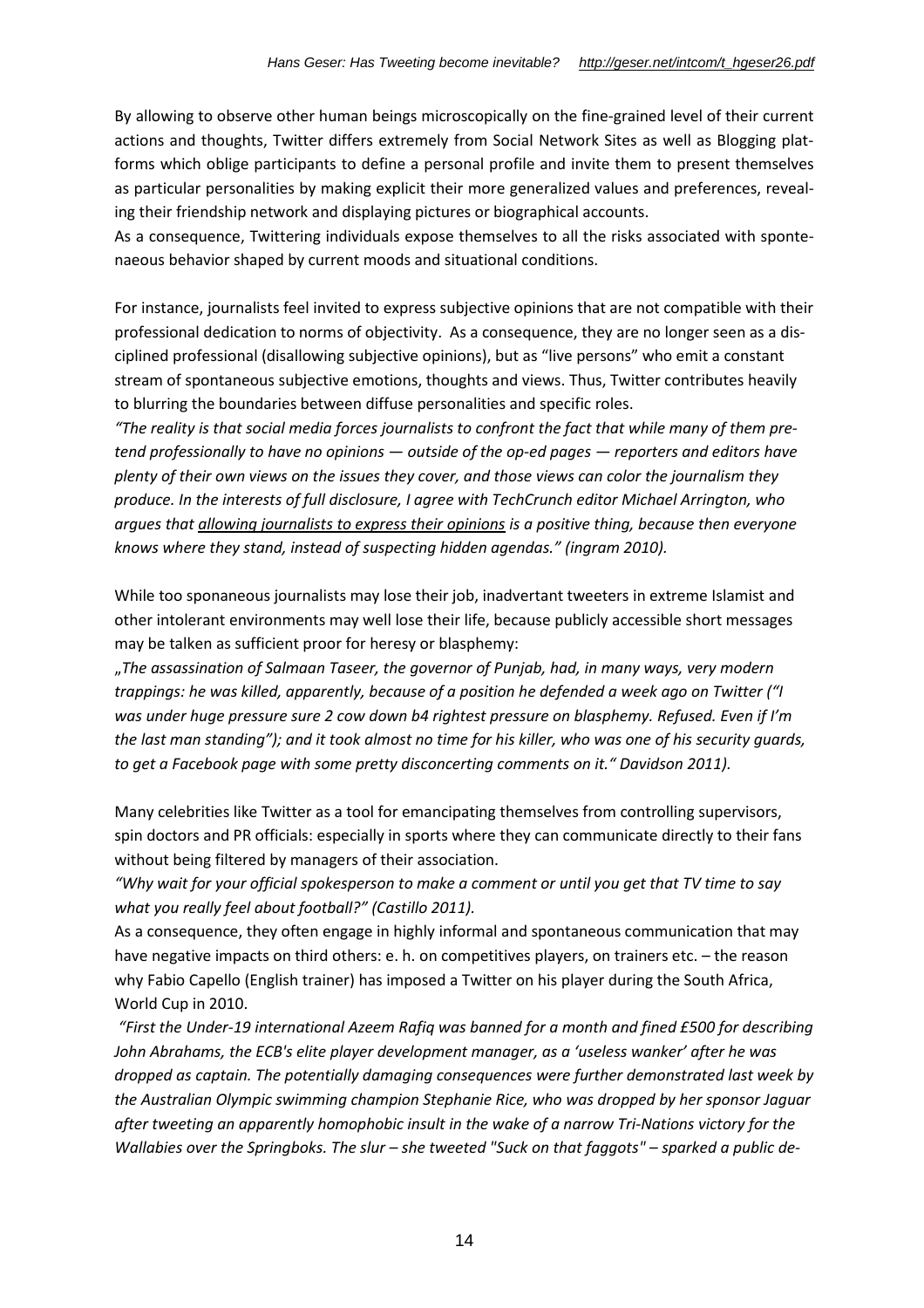*bate and led to her losing not only her sponsorship deal but also her £60,000 car. Rice has apologised and insists she is not homophobic." Gibson 2010).*

In comparison with the period of conventional media, it is far more probable that any internal disagreements between organization members is communicated and get visible to the public: so that the authority of formal leaders is weakened and negotiation processes between organizations may be hampered or even aborted:

*"The N.F.L.'s labor negotiations are the first of a major sports league to be played out in the social media age, giving hundreds of players, dozens of agents, millions of fans and even a handful of owners the equivalent of a gigantic microphone to offer instant — sometimes frustrated — analysis of the once-cloaked minutiae of contentious negotiation (Battista 2011.*

Thus, in a publication called "NFLPA Guide to the Lockout", the members of the players union were warned not to show any signs of disunity to the outside world (Battista 2011). On the other hand, manifestations of consensus among the membership may increase the impression of internal unity, because it is based on authentic articulations by many ordinary members, not by any leaders or boards who pretend to be "representative" of their members (Battista 2011).

### **7. Higher order communicative functions of orientation and guidance**

*"Twitter is good for shouting "Lookee!". It's not very good for discussing scientific papers." (Rory Cellan-Jones 2011).*

While the sphere if digital communications is expanding without limits, human capacities for cognition and reflection are strictly limited for bio-psychological reasons. In fact, "conscious attention" is an extremely scarce good because it can only be directed toward one (or very few) targets at the same moment: so that more time has to be usced for increasing the volume of reading, the consumption of videos or music the participation in multiple discussion for a or the absorption in computerr games or "Second Lifes". As a consequence, individuals need more potent metainformational and metacommunicative instruments for heling them to decide at what targets they should focus their attention at ony point of time.

Of course, a viable alternative is to turn to conventional "push media" (like nnewspapers, radio, TV or cinema movies) where sucb selection processes can be fully externalized because the meia producers themselves decide which contents shall be conveyed at what moment in in wat sequence.

In such media systems, the power to direct attention is usually highly centralized: accruing to potent advertizers who market their products or to major newspapers or TV stations able to influence politics by "agenda setting" (= by determining about the issues that should (or should not) be the topic of public deliberation.

Compared with such conventional media systems, the Internet has heavily aggravated the problem of complexity reduction because it comes as a "pull medium" that burdens all users to make their own decisions about which which alternatives they should choose. Certainly, many "secondary push mechanisms" have evolved for providing guidance: e. g. by setting bookmarks that are regulary visited, or by installing "alerts" which allow to keep pace with specific topics, developments or events. But most of these mechanisms have the heavy price that users "imprison" themselves in a customized digital world that insulates them from new, unanticipated sources or targets (e. g. from inter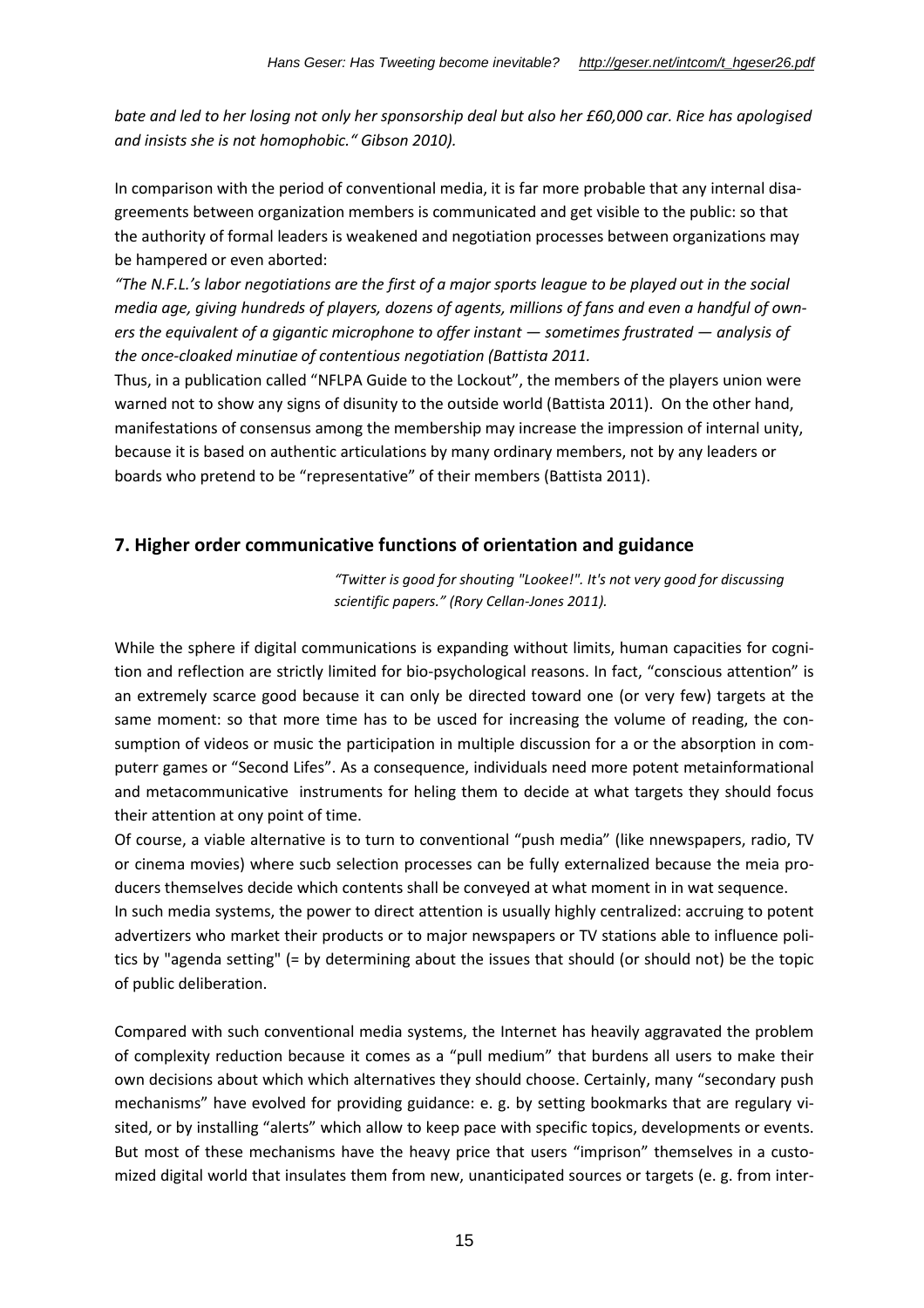esting articles appearing in media they have not bookmarked, or highly relevant new topics outside the frame of previously set alerts.

Seen in this perspective, a major function of Twitter is to decentralize such guidance functions in the same way as the production or primary contents; enabling potentially everybody potentially everybody to usurp the status of an opinion leader by collecting a large number of followers whose "eyeballs" can be directed to any topic, information source or web address at his (or her) personal will. Thus, the rise of Twitter highlights the democratization of "push advertizing" (and propaganda) that is a logical functional correlate of the decentralized WWW.

Considering the limited complexity of transmitted information, it is evident that Twitter tweets are highly disposed to be used in a metacommunicative sense: as signals with the purpose of alerting recipients to specific events, or of directing their attention to other media which convey richer sources of information.

*"In fact, perhaps the most common single use of Twitter is to spread links to blog posts, videos, news articles and other pieces of in-depth content, making the 140-character limit less of an issue. Organizations and news publications in particular tend to use Twitter much like an RSS feed, simply listing each new piece of content as it comes out." (Delany 2011).*

Thus, about 28% of all Tweets contain links to other *to other web addresses* 360i LLC 2010) "*shortened by services like bit.ly - which are the website's most powerful tool." (Cellan-Jones 2011).*

Therefore, it is used by CNN, the New York Times, and other media as a "news ticker" with a link that invites them to visit the longer story on their Website. Recipients can be targeted rather efficiently in this way, because most of them are able to receive the messages anywhere and anytime (e. g. by mobile phone). Similarly, Bloggers can use Twitter as a device for informing their public that they have posted a new article – thus enhancing *the popularity and reach of their blogs." (Stamatiou et. al. 2008: 10)).*

Thus, the impact of Twitter is not diminish the significance of traditional media or more conventional web channels (e.g. by competing with them or even substituting them), but to boost their ubiquity, usage and impact by propagating information about their contents:

*"We observe that social media behaves as a selective amplifier for the content generated by traditional media, with chains of retweets by many users leading to the observed trends. We find that a large portion of these authors are popular news sources such as CNN, the New York Times, and ESPN. This illustrates that social media, far from being an alternative source of news, functions more as a filter and an amplifier for interesting news from traditional media." (Asur et. al. 2011).*

By combining highest speed with highest diversity of news sources and informants, Twitter enables users to be more selective in the reception of media content and to get a more multiperspectivist view on topics almost without efforts and within very short time.

*"Twitter helps people become more picky about what articles they read, teaching readers to be more discerning about their news sources. Especially for top stories, you will likely see tweets from a variety of people covering the issue or event. As a result, you not only get the choice of which article to read (which enticing link to click on), but also learn the lesson that no two news articles are the*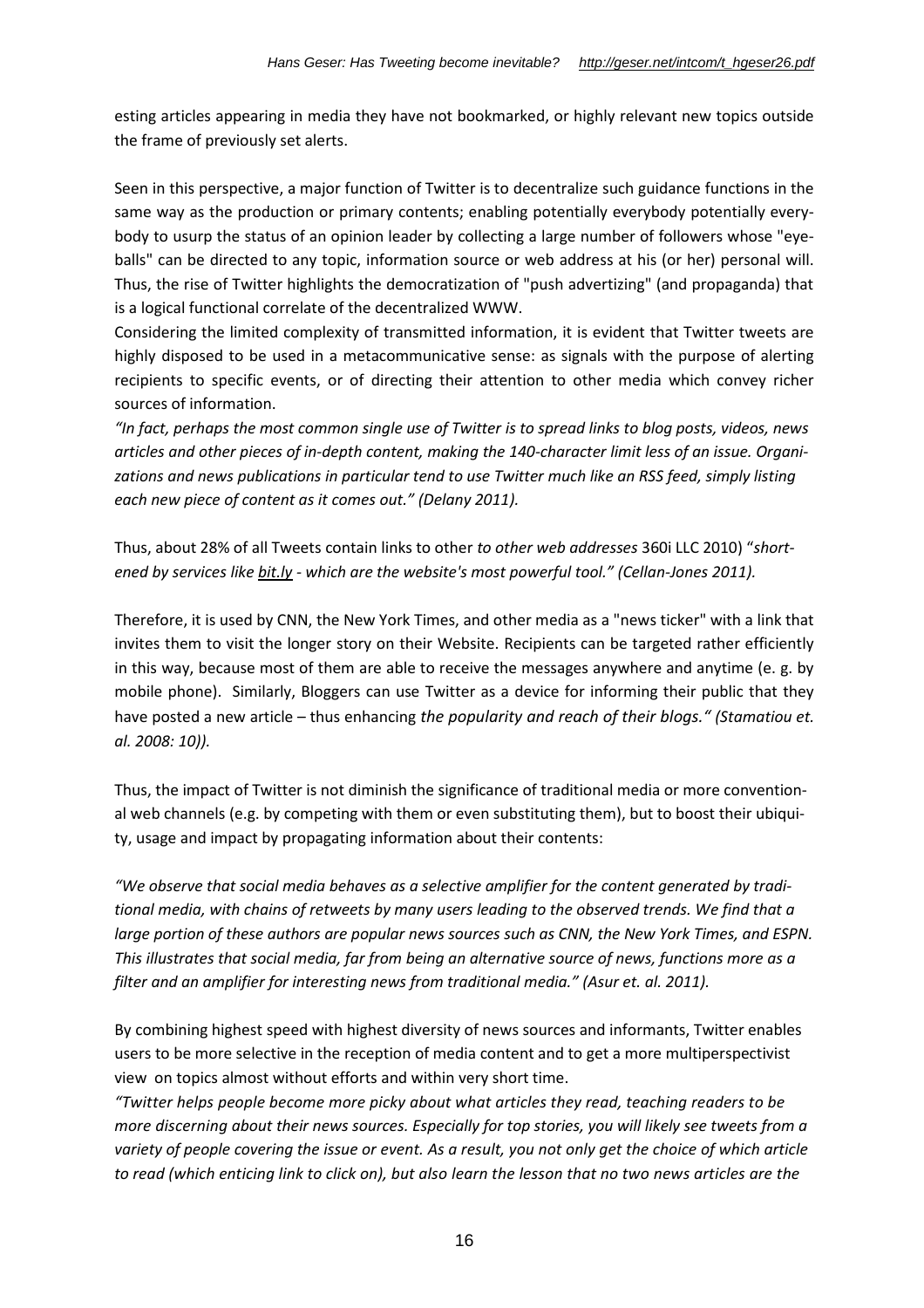*same. After looking at enough tweets and links about the same event, you will realize that the news is full of bias. Whether that makes you choose one source that you agree with and stick to that forever, or whether it makes you check out multiple sources to get the bigger picture, is up to you. In any case, you learn that all topics have multiple angles" (Gathright 2010)*

### **8. Conclusions**

By continuing the unforeseen success story of short telephone messages (SMS), Twitter exemplifies the regularity that communication channels with minimal bandwidth can assume highest significance in social life, because given their low cost and ubiquitous accessibility, they can most easily be used in all circumstances and neatly be integrated into almost institutional settings and processes of social interaction.

By lowering the work load for encoding, sending and decoding written messages, Twitter contributes to the Real Time omnipresence of the Net even on the very lowest "molecular" levels of (hitherto private and covert) individual reflections and emotions and the most trivial everyday activities - thus increasing the reach of the public sphere which has already been enlarged so much by the conventional services like Email and the WWW.

On the other hand, by its capacity to boost asymmetric leader-follower relationships, to facilitate spontaneous Real-Time utterances and to provide push signals for directing attention, Twitter is highly complementary to most other Internet applications that emphasize more symmetric communication, delayed asynchronous messages, primary content features and user driven "pull" capacities which all contribute more to the centrifugal complexity of the Net than to its centripetal integration. Thus, Twitter may survive and expand because there are so many followers looking out for guidance about what is important in the RealWorld and in the Net, and because there are so many leaders eager to acquire the most influential status to be gained in the Net: the status of an opinion leader whose Tweets cause thousands or even million of followers to direct their attention toward indicated events, issues, or information sources.

By combining the informality and flexibility of mobile phone short messages with the extensive multilaterality of the WWW, Twitter is particularly strong at the two opposite levels of human communication:

1) at the most basic level where humans articulate their immediate observations, thoughts and emotions in shorthand messages: feeding them into the ever more gigantic sphere of digital communication where it may be subject to any kind of diffusion or, processes and synthesization in more sophisticated channels;

2) at the highest metacommunicative level where tweets provide orientation and guidance the ever vaster and less transparent Cyberjungle: by informing about newly publicated contents on which users are suggested to focus their attention.

Unsurprisingly, both of these functions are not (and will never) be accomplished by the total universe (or at least a significant majority9 of Net users, but by a broad "semi-elite" of particularly active and influential users.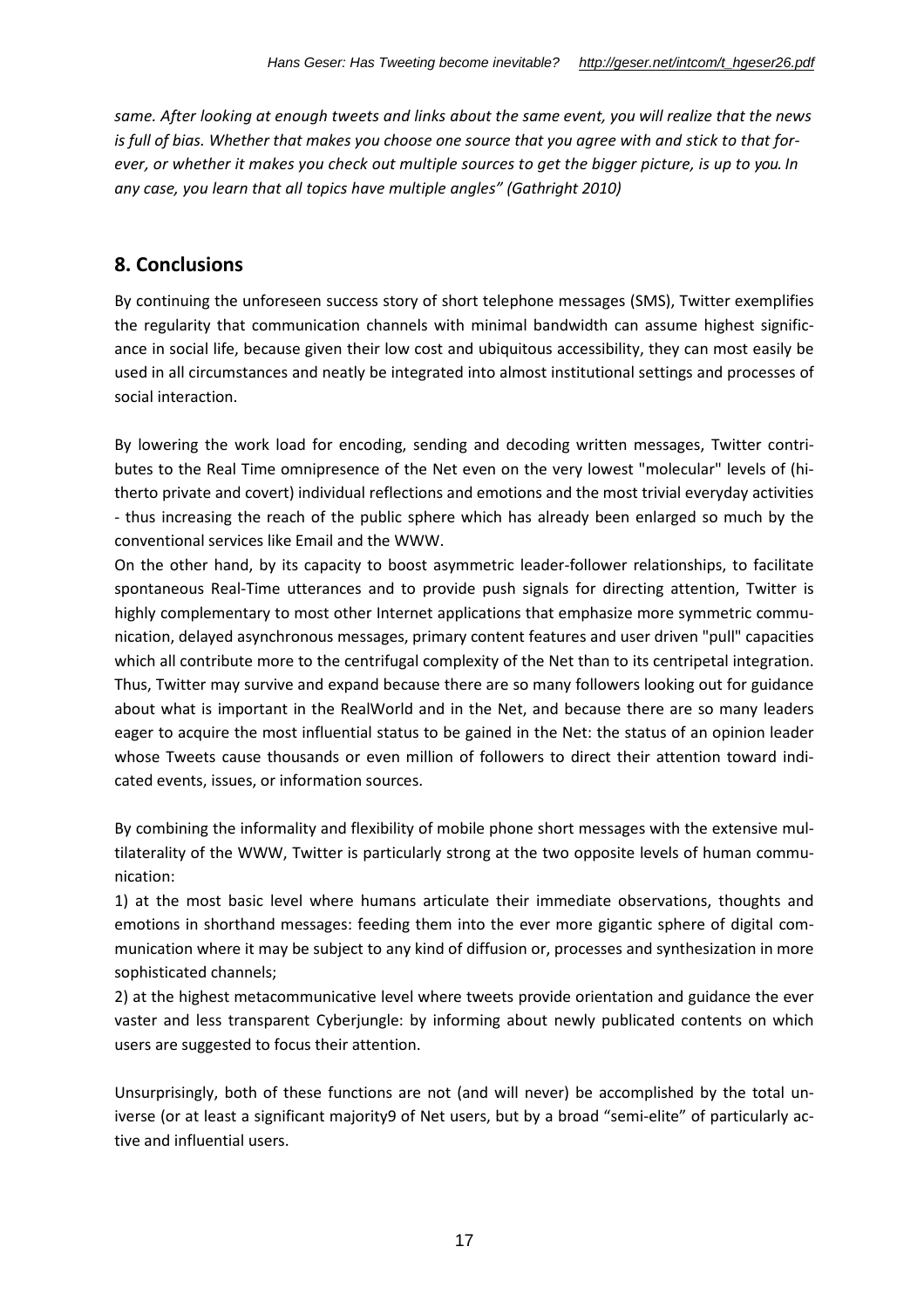Thus, studies show that Twitter users are the most influential online consumers  $-72$  percent publish blog posts at least monthly, 70 percent comment on blogs, 61 percent write at least one product review monthly and 61 percent comment on news sites**.** *Daily* users are even more outstanding; being 6 times more likely to publish articles, five times more likely to post blogs, seven times more likely to post to Wikis and three times more likely to post product reviews at least monthly compared to non-Twitter users. (ExactTarget 2010).

The future development of Twitter is not easy to predict, because the extreme versatility and polyvalence of this medium makes it difficult to make forecasts about its future usage pattern: as everything depends on user preferences, and almost nothing on technological or organizational constraints.

Sysomos (a Canadian firm specialized on social media analytics) has found two impressive trends by analyzing more than a billion tweets generated by over 20 million Twitter users in 2010.

#### *1) Increasing personalization*

Twitter users tend to anchor themselves increasingly in the new medium: more and more of them establish a personal account and disclosing their full names, their location and biographical data (Sysomos 2010). Of course, such information makes Twitter a more valuable tool for marketing purposes.

#### *2) Increasing connectivity*

During 2010, the percentage of users who follow more than 100 friends as well as the percentage who are followed by more than 100 others have significantly increased (Sysomos 2010). This again makes Twitter ever more useful for broadspreading" information.

Whatever developments may take place, Twitter will always be highly complementary to conventional Social Media Sites like Facebook: taking care of diachronic processual instead of the more enduring, structural aspects of individual life.

Thus, Facebook is primarily a medium für expressing things that are relatively stable: e. g. by displaying personal values and preferences, informing obout personal biography and by accumulating "friendships" that are usually meant to be remain constant over time. Whenever I make entries, I commit myself to this stability, and when I die, there is a risk that nobody is here to eliminate all my communications. Thus, Facebook sites are extremely valuable to get an impresion of somebody's character and pearsonaity, his biography and experiences, and his social affiliations. Instead, *Twitter* is specialized on informing without delay about current events, fleeting relationships, transient moods and volatile reflections, thus providing a micro-optic for following somebody "from near". so that attention is zoomed on smaller short-term items while no overall picture of the actor and his generalized triats and circumstances can be gained.. Thus, Asur et. al. have found in their extensive study (covering more than 16 mio tweets on more than 33000 topics) that "while there are few topics that last long times, most topics break fairly quickly, in the order of 20-40 minutes." (Asur et. al. 2011:2).

Like file sharing, crowdsourcing, open source networks and cloud computing, Twitter exemplifies the trend toward ever more radicalized exploitations of the Net for purposes of most extensive and most flexible Real time transmission and interaction: facilitating the initition and maintenance of minimal social bonds as well as the most rapid generation and diffusion of (sometimes highly consequential) molecular snippets of digital information.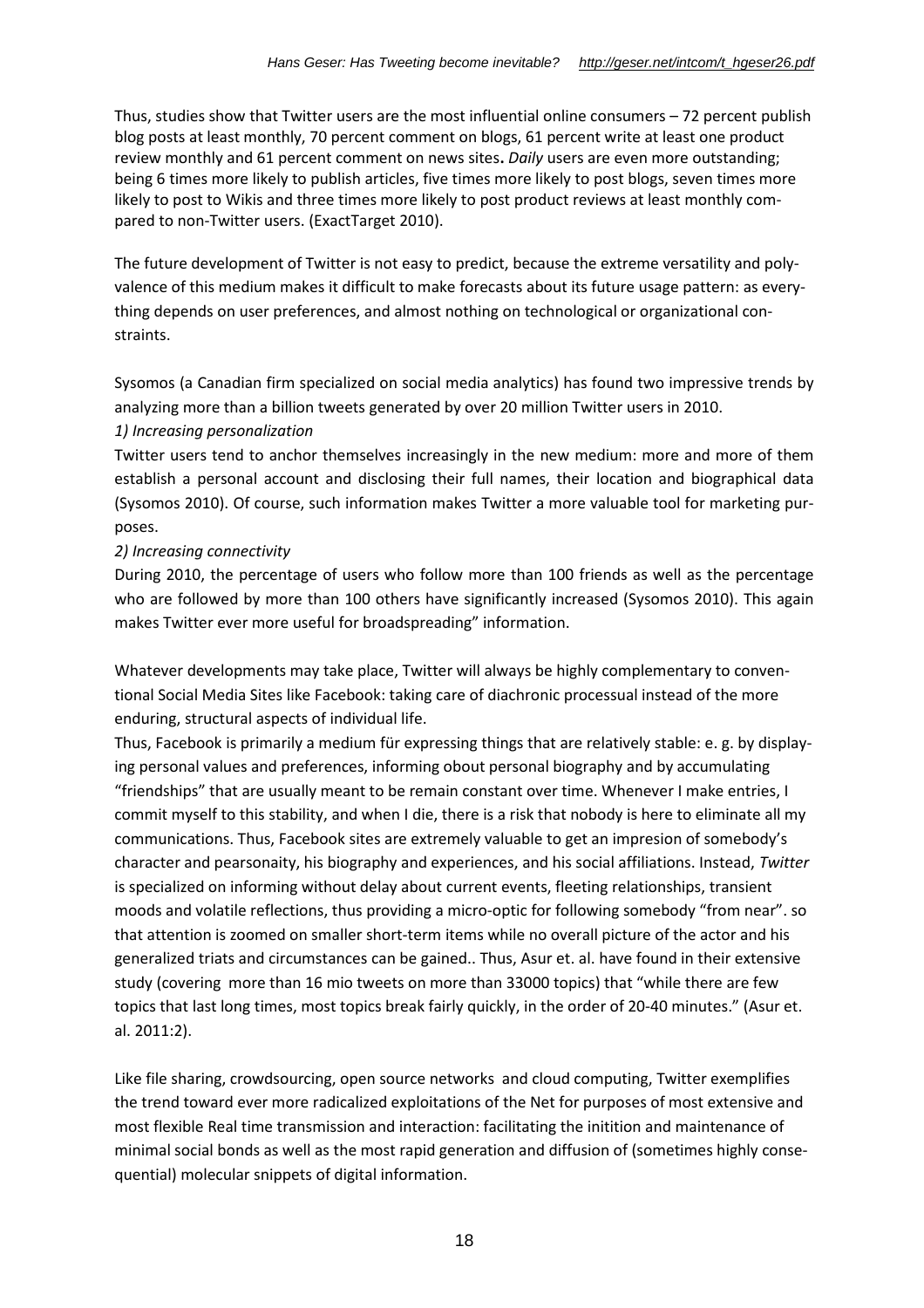### **References**

(all websites ascertained at June 15 2011).

360i LLC Twitter & the Consumer-Marketer Dynamic. White Paper July 2010. http://www.360i.com/pdf/360i-Twitter-and-the-Consumer-Marketer-Dynamic.pdf

Arthur, Charles 2008: How Twitter and Flickr recorded the Mumbai terror attacks. The Guardian, Nov. 27. http://www.guardian.co.uk/technology/2008/nov/27/mumbai-terror-attacks-twitter-flickr

Asur, S./Huberman, B. A./Szabo G./Wang Ch. 2011: Trends in Social Media: Persistence and Decay. Social Computing Lab. HP Labs. Palo Alto, California.

Battista Judy N.F.L. 2011: Labor Dispute Plays Out on Twitter. The new York Times, Febr. 21. http://www.nytimes.com/2011/02/22/sports/football/22NFLtwitter.html? r=1

Breslow, Jason M. 2008: Politics, 140 characters of text at a time. Politico.com, Oct  $3^{th}$ . http://www.politico.com/news/stories/1008/14240.html

Brzozowski, Michael J./Romero/Daniel M. 2011: Who Should I Follow? Recommending People in Directed Social Networks Submitted for review to Computer Supported Cooperative Work (CSCW) http://www.hpl.hp.com/research/scl/papers/follow/follow.pdf

Cashmore, Pete 2008: Is the Enterprise Ready for Microblogging Tools like Twitter? In: Mashable, Sept. 30. http://mashable.com/2008/09/30/enterprise-microblogging/

Cellan-Jones Rory 2011: Twitter proves its worth. Dot.Rory. A blof about technology BBC News January 10. http://www.bbc.co.uk/blogs/thereporters/rorycellanjones/2011/01/twitter\_proves\_its\_worth.html

Chan, Gyra 2011: Battle of the Social Networks: Twitter vs. Facebook. The CelebrityCafe.com March 3. http://thecelebritycafe.com/feature/battle-social-networks-twitter-vs-facebook-03-03-2011

Cohen, Adam 2010: Should Twitter Have a Seat in Court? TIME Dec. 22.

Coppinger Rob 2011: MWC: Monbile is Twitter's Future says CEO Dick Costolo. The Inquirer Feb 15. http://www.theinquirer.net/inquirer/news/2026420/mwc-mobile-twitters-future-ceo-dick-costolo

Davidson, Amy 2011: Pakistan: Twitter and Blasphemy. The new Yorker, Januars 4.

Delany Colin 2011: Online Advocacy Tools: Twitter. socialmediatoday, Jan 31. http://socialmediatoday.com/colindelany/266031/online-advocacy-tools-twitter

Digital Surgeons facebook vs. twitter. A breakdown of 2010 demographics http://www.digitalsurgeons.com/blog/design/social-demographics-2010-a-fresh-look-at-facebook-andtwitter/.

Dortsch, Derrick T. 2011: Federal agencies post job openings on Twitter, Facebook. Washington Post March 3.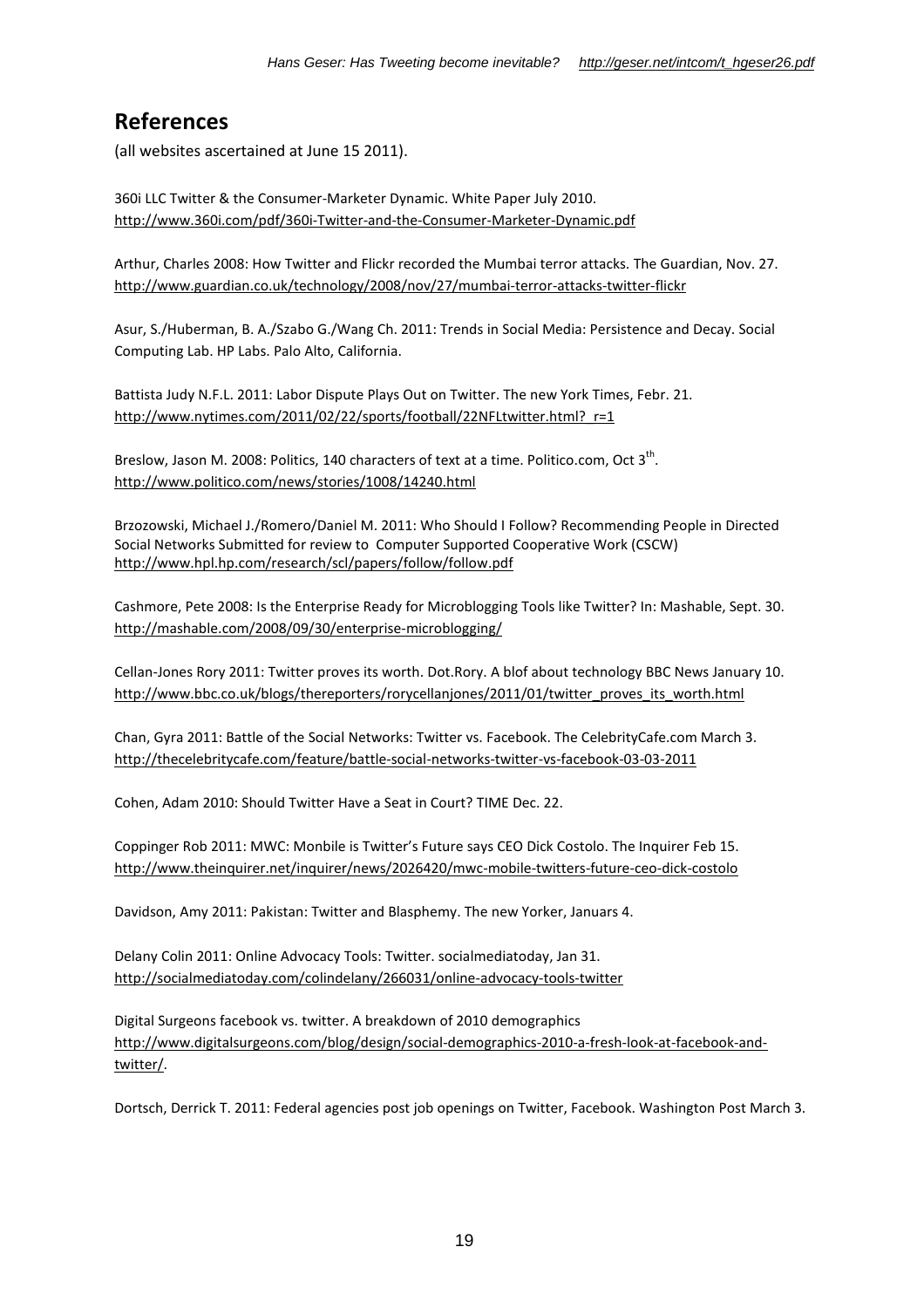Eisenstein Jacob/Brendan O'Connor/Smith, Noah A./Xing, Eric B. 2010: 2 A Latent Variable Model for Geographic Lexical Variation. Carnegie Mellon University Pittsburgh. http://people.csail.mit.edu/jacobe/papers/emnlp2010.pdf

ExactTarget Twitter X-Factors, Indianapolis 2010 http://www.exacttarget.co.uk/ Franke-Ruta, Garance 2009 Twitter Stays Afloat. Washington Post, Jan 21. http://voices.washingtonpost.com/44/2009/01/20/twitter\_stays\_afloat.html?wprss=44

Frommer, Dan 2009 Is Shaq Bored with Twitter Already? Silicon Alley Insider Jan 12. http://www.alleyinsider.com/2009/1/is-shaq-bored-with-twitter-already

Gathright Katy 2010: Why Twitter Rocks at Making You a Better Newspaper Reader. Social Times. December 29. http://www.socialtimes.com/2010/12/why-twitter-rocks-at-making-you-a-better-newspaper-reader/

Geser, Hans 1996 Auf dem Weg zur "Cyberdemocracy"? Die Bedeutung des Internet für die öffentliche politische Kommunkation, Zürich1996 http://socio.ch/intcom/t\_hgeser00.htm

Geser, Hans 2002 Towards a (Meta-)Sociology of the Digital Sphere. In: Sociology in Switzerland: Towards Cybersociety and Vireal Social Relations. Online Publikationen. Zuerich, http://socio.ch/intcom/t\_hgeser13.pdf

Geser, Hans 2008 Exhibited in the Global Digital Cage. In: Sociology in Switzerland: Towards Cybersociety and Vireal Social Relations. Online Publications. Zürich, Oct 2008 (Release 2.0). http://socio.ch/intcom/t\_hgeser20.pdf

Geser Hans: 2010 Tweeted thoughts and Twittered Relationships. Some Sociological Remarks on the promises and limits of molecular online communications. Journal of Social Informatics. Issue 13 / June: 5-18. http://www.ris.uvt.ro/wp-content/uploads/2010/11/hgeser\_ris13.pdf

Ghimire Bhumika 2011: Saudi Women demand their rights, on Twitter Blobal Voices Online Febr. 24.

Gibson, Owen 2010: There's trouble @Twitter The Observer, Sunday Sept. 12.

Goffman, Erving 1963: Behavior in Public Places. Notes on the Social Organization of Gatherings. Glencoe/Ill.

Goffman, Erving 1971. Relations in Public: Microstudies of the Public Order. London: Allen Lane: the Penguin Press.

Hirschmann, Albert O. 1970: Exit, Voice, and Loyalty: Responses to Decline in Firms, Organizations, and States. Cambridge, MA: Harvard University Press.

Hubspot 2008: State of the Twittersphere. http://cdnqa.hubteam.com/State\_of\_the\_Twittersphere\_by\_HubSpot\_Q4-2008.pdf

Ingram Mathew 2010: Twitter Forces Media to Confront the Myth of Objectivity. GIGAOM July 8. http://gigaom.com/2010/07/08/twitter-forces-media-to-confront-the-myth-of-objectivity/

Katz, Elihud 1957: The Two-Step Flow of Communication: An Up-To-Date Report on an Hypothesis. *Public Opinion Quartlerly* 21 (1): 61-78.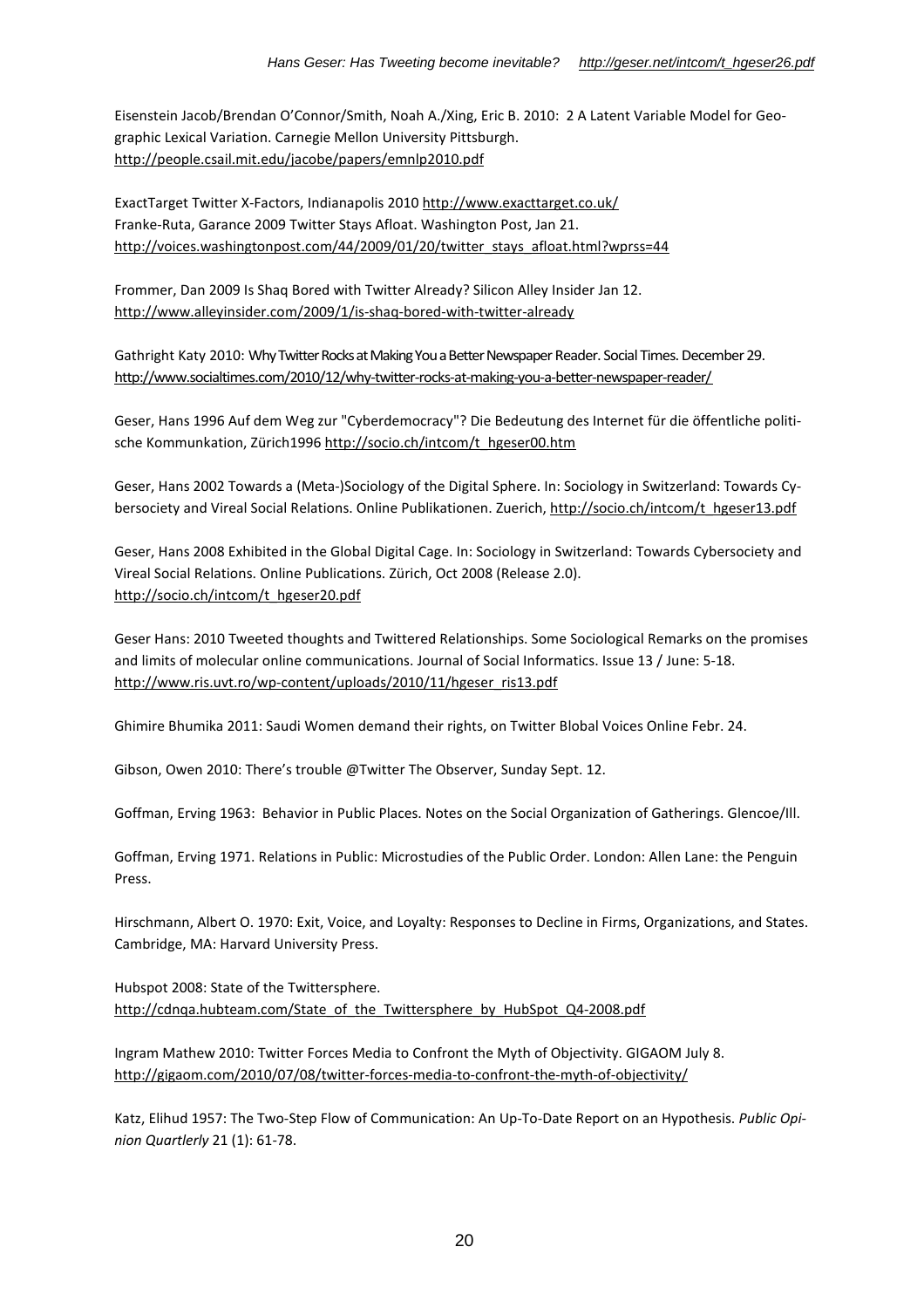Keller, Jared 2010: Evaluating Iran's Twitter Revolution. The Atlantic. June 18. http://www.theatlantic.com/technology/archive/2010/06/evaluating-irans-twitter-revolution/58337/

Kivran-Swaine, Funda, Priya Govindan and Mor Naaman. 2011: The Impact of Network Structure on Breaking Ties in Online Social Networks: Unfollowing on Twitter. In proceedings, the SIGCHI conference on Human Factors in computing systems (CHI 2011),

http://comminfo.rutgers.edu/~mor/publications/kivranswaineCHI2011.pdf

Kopytoff, Verne G. 2011: Blogs Wane as the Young Drift to Sites Like Twitter. The New York Times Febr. 20. http://www.nytimes.com/2011/02/21/technology/internet/21blog.html?\_r=3&src=busln

NATIONAL PRESS CLUB 2008: 'New Media' Influencing Electing, Rapidly Changing, Journalists Tell National Press Club Forum Politics & Government Week. October 2. http://www.press.org/npc100/forum.cfm?state=wv

Niles, Robert 2009: So why aren't you Twittering yet? OJR. Knight Digital Media Center, Jan 9. http://www.ojr.org/ojr/people/robert/200901/1616/

Ojeda-Zapata, Julio 2008: To Twit or Not? St. Paul Pioneer Press (Minnesota). Nov. 22.

Olson, Eric 2007: TechWatch – What's the deal with Twitter? Yong Venture Capital Society. April 10. http://www.yvcs.org/uploads/1176227857Twitter%20Article\_YVCS\_Final.pdf

Osborne, Mike 2008: Twitter offers E-Messages on User's Terms. In: Voice of America. Sept 18.

Parker, Pamela 2011: Twitter as Utility, Like Running Water? That's a Goal, Says CEO. Search engine land. Feb 14. http://searchengineland.com/twitter-as-utility-like-running-water-thats-goal-says-ceo-64803

Perez, Sarah 2011: U.S. Twitter Users Spend 2+ houers per Month on Site ReadWriteWeb Jan. 26, 2011. http://www.readwriteweb.com/archives/twitter\_users\_spend\_2\_plus\_hours\_per\_month\_on\_site.php

Riveong, Daniel 2008: Twitter: A Case Study on Social Media Relations. In: MEDIA BULLSEYE. The Customscopp Magazine. April 15. http://mediabullseye.com/mb/2008/04/twitter-a-case-study-on-social.html

Rosen, Jill 2008: Web hands voters power. BaltimoreSun Nov 3.

Rozenberg Joshua 2011: The Twitter era of court reporting is here, despite the risk of prejudice.The Guardian Febr. 9.

Rushe Dominic How 2011: Twitter has become the peoipl's voice on the eve of its fifth birtday The Observer Febr. 13.

Sander, Ralf 2009: Bei Twitter notgelandet. Stern online, Jan 16. 17.26. http://www.stern.de/computer-technik/internet/:Flugzeugungl%FCck-Manhattan-Bei-Twitter/651799.html

Spice Byron 2011: CMU Research Finds Regional Dialects Are Alive and Well on Twitter. Carnegie Mellon University Jan. 7.